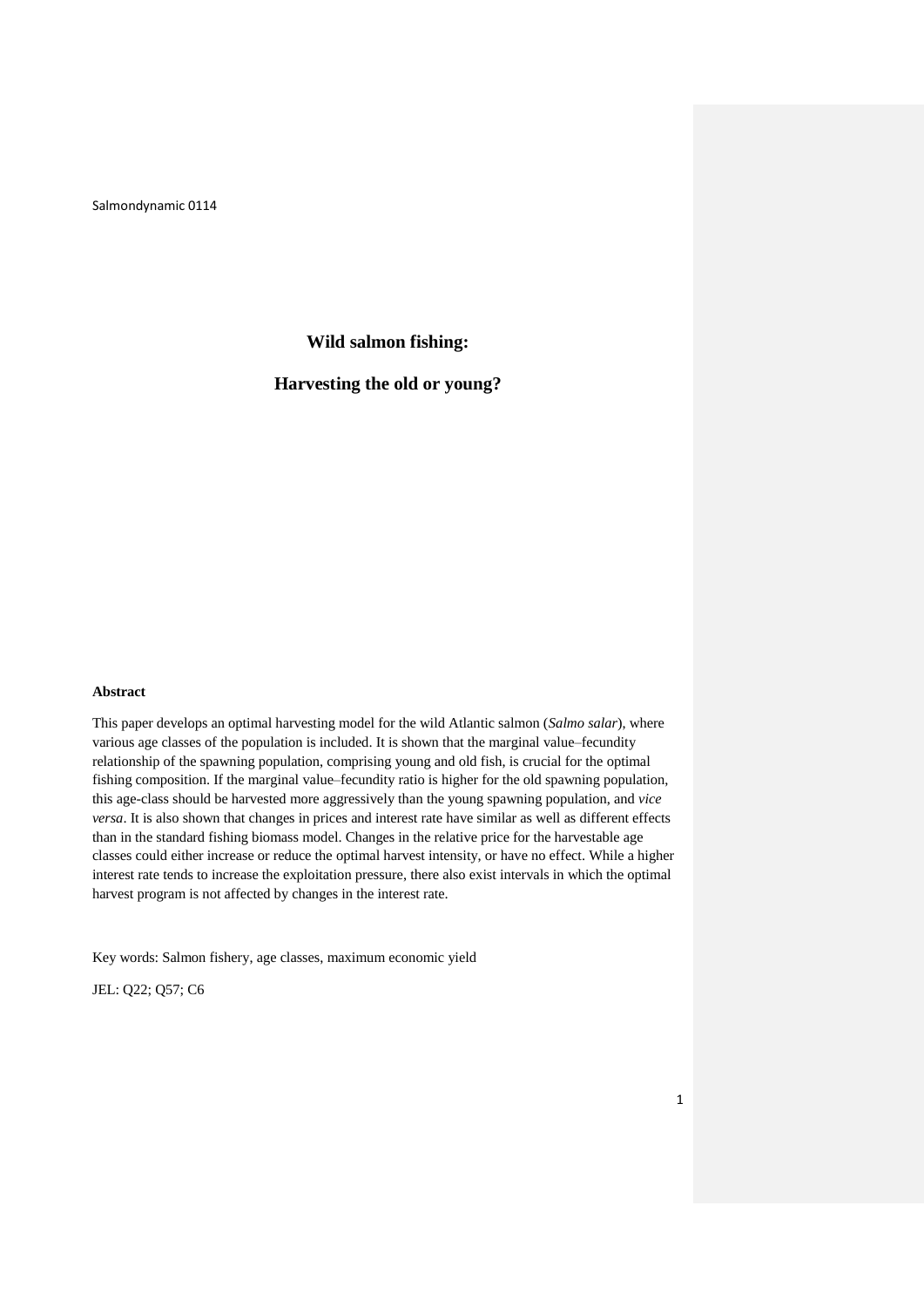#### **1. Introduction**

For many years, the North Atlantic salmon (*Salmo salar*) has been one of the most important fish species in Norway because of its social, cultural, and economic importance. It was traditionally harvested for food, but today is most important to recreational anglers. Norwegian rivers are the most important spawning rivers for the Atlantic stock, and about 30% of the remaining stocks spawn there. The wild salmon are harvested by commercial and recreational fisheries. The marine harvest is commercial and semi commercial, whereas the harvest in the spawning rivers is recreational (NOU 1999). The amount harvested in marine and river fisheries has been more or less similar over the last few years, but the value of river fishery is much higher because of the higher willingness to pay for sport fishing (NOU 1999, Olaussen and Skonhoft 2008).

However, the abundance of wild salmon stocks has been declining during the last few decades. Stock development has been especially disappointing since the 1990s because of a combination of various factors, such as sea temperature, diseases, and human activity, both in the spawning streams and through the strong growth of salmon sea farming (NASCO 2004). As the wild stock began to decrease during the 1980s, the Norwegian government imposed gear restrictions to limit the marine harvest. Drift net fishing was banned in 1989, and the fishing season of bend net fishing, taking place in the fjords and close to the spawning rivers, has been restricted several times. At the same time, the sport fishing season in the spawning rivers has been subject to various restrictions (NOU 1999). However, despite all these measures taken to secure and rebuild the stock, the abundance of wild salmon seems to be at only half the level experienced in the 1960s and 1970s. It is believed that the rapid expansion of the farmed salmon industry has played the most important role in this decline and today, farmed salmon is regarded as the main threat to the viability of the wild salmon population because of the spread of diseases, escapees, and environment pollution (Hindar et al. 2006). In Liu et al. (2013) possible biological as well as economic effects of farmed salmon escapees are analyzed and numerically illustrated.

Wild salmon fishing has been studied in many papers from an economic perspective. Routledge (2001) studied a mixed stock versus single stock fishery related to Pacific salmon while Laukkanen (2001) analyzed the northern Baltic salmon fishery in a sequential fishing biomass model. Olaussen and Skonhoft (2008) also analyzed a sequential harvesting biomass model, but with recreational fishery in the rivers as its focus. The economics of the Baltic salmon fishery is studied in an age structured dynamic model in Kulmala et al. (2008), comprising migration and seasonal harvest and competing harvesting by commercial and recreational fishermen. Uncertainty is also included, and the model is parameterized and solved numerically for a Finnish river stock. In what follows, an agestructured wild salmon model is analyzed as well, but within a much simpler framework than that of Kulmala et al. The goal is, from a theoretical point of view, to study how the harvesting of different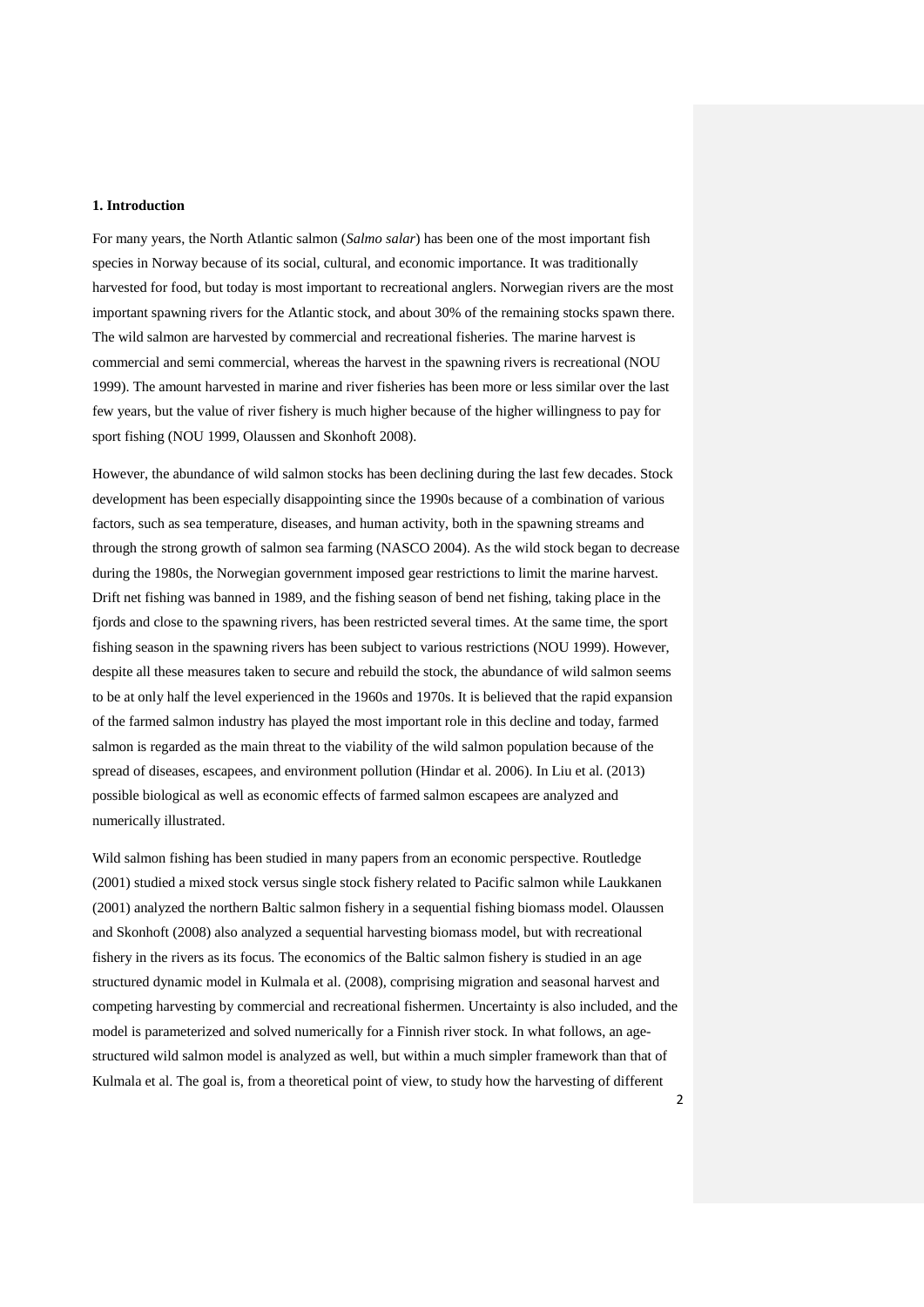age classes influences recruitment and stock abundance, and the main focus is to find the harvest composition that maximizes the economic yield (*MEY*) under various economic conditions. We will think of the fishing related to a river recreational fishery such that the harvesting value is made up of the angler willingness to pay for the catch minus the cost of organizing the fishery and no stock dependent costs are included.

Age-structured models are far more complex than biomass models. On the one hand, it is relatively straightforward to formulate a reasonably good age-structured model and numerically simulate the effects of variations in fishing mortality between age classes and over time. On the other hand, it is notoriously difficult to understand the various biological and economic forces at work in such models. Tahvonen (2009) has analyzed some of these issues in which he finds some results in a dynamic setting, but under quite restrictive assumptions (i.e., only one agent, or one fleet, causing fishing mortality). Early contributions analyzing age-structured models include Reed (1980), who studied the maximum sustainable yield problem. He found that optimal harvesting comprises, at most, two age classes. Further, if two age classes are harvested, the elder is harvested completely. This model is extended in various directions in Skonhoft et al. (2012). Getz and Haight (1988) reviewed various agestructured models, and formulated the solution for the maximum sustainable yield problem as well as the maximum yield problem over a finite planning horizon. The following analysis has similarities with Reed (1980) and Skonhoft et al. (2012), but we study a different biological system in which all the spawning fish, i.e., salmon, die after spawning. This contrasts with the above mentioned works, where the spawning fish (e.g., cod) survive and enter an older age class after spawning. As will be seen, this difference has important implications for the optimal harvesting policy. In addition, just as in Tahvonen (2009), and also the age structured models in Quaas et al. (2013) and Diekert et al. (2010), our analysis is framed in a dynamic setting. While our analysis is directly related to Atlantic salmon, we will find that it fits various Pacific salmon species, such as pink and chum salmon, which also die after spawning (see, e.g., Groot and Margolis 1991).

The paper is organized as follows. In the next section, we describe the population model where two spawning, and hence two harvestable, age classes are included. In section three, we formulate and characterize the maximum economic yield fishing (*MEY*) program under assumption of perfect fishing selectivity. The steady state solution and the dynamics are examined in section four. Section five provides a numerical illustration of the model. In section six, some possible extensions of the model are studied. As perfect selectivity is a questionable assumption, we first take up the selectivity problem and relax this assumption and assume the same fishing mortality for both harvestable age classes. This analysis is also supported by a numerical simulation where differences compared to the perfect selectivity case are illustrated. Next, we relax our assumption of constant marginal willingness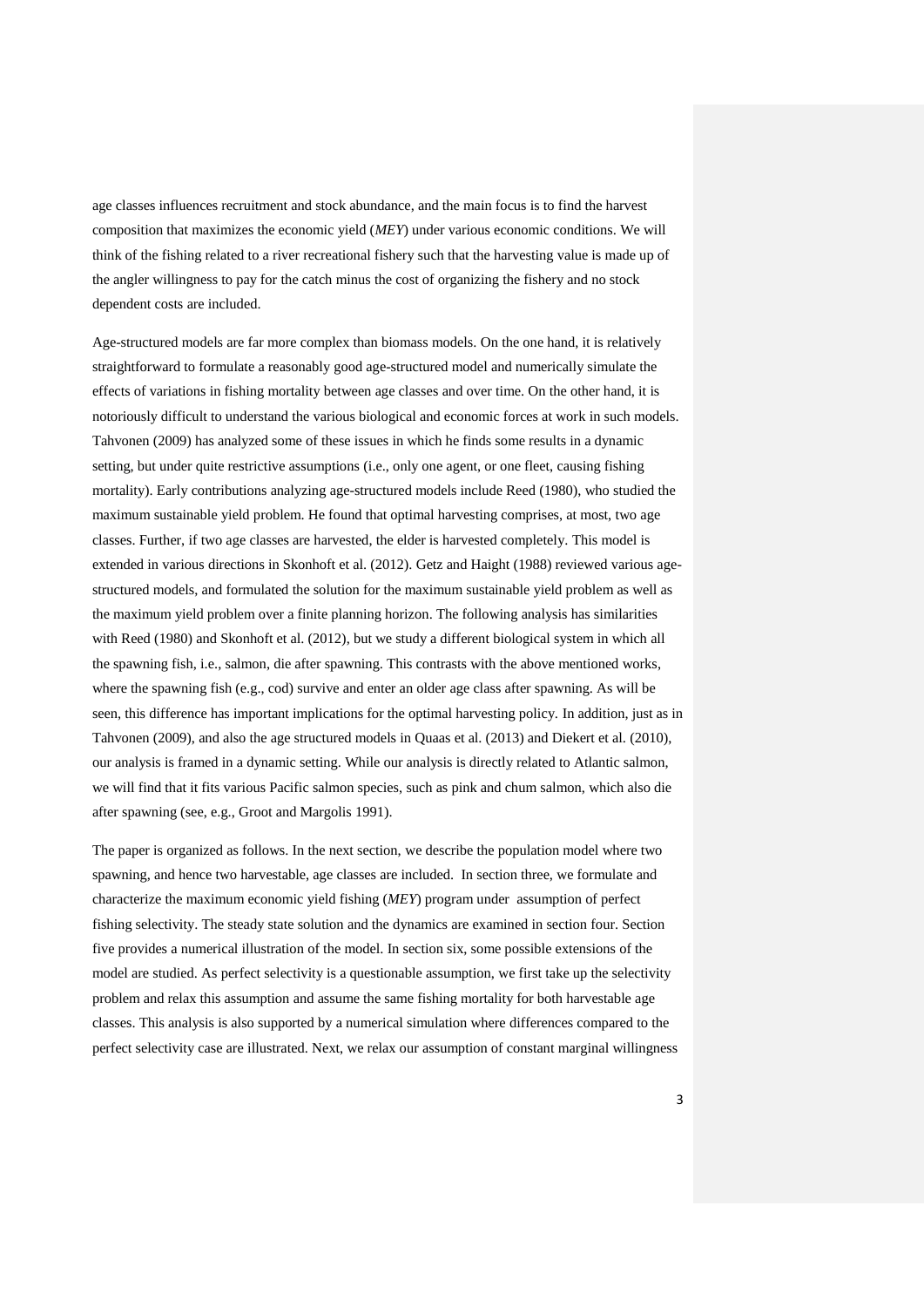to pay for recreational fishing as implied by the *MEY* program. Section seven concludes the paper where we briefly also discuss the selectivity question.

#### **2. Population model and harvest**

Atlantic salmon is an anadromous species that has a complex life cycle with several distinct phases. Freshwater habitat is essential in the early development stages, as this is where it spends the first one to three years from spawning to juvenile rearing before undergoing smoltification and seaward migration. Then, it stays for one to three years in the ocean for feeding and growing and, when mature, returns to the natal, or 'parent' rivers to spawn. After spawning, most salmon die, and less than 10% of the female salmon spawn twice (Mills 1989). The Atlantic salmon is subject to fishing when it migrates back to its parent river in spring - summer. In Norway, the sea fishing takes place in fjords and inlets with wedge-shaped seine and bend nets during a short fishing period (June – July). This fishing is commercial, or semi commercial. In the rivers, salmon are caught by recreational anglers with rods and hand lines, also during a short fishing season (June – August). As indicated, the river recreational fishery is by far the most important from an economic point of view and only this fishery is included here. This means that we abstract from possible complications by considering a sequential fishery; that is, sea fishing taking place first and then river fishing (but see Olaussen and Skonhoft 2008).

In what follows, a specific salmon population (with its native river) is considered in terms of the number of individuals at time *t* in three young age classes,  $N_{1,t}$  (1 yr  $\leq$  age  $\leq$ 2 yrs),  $N_{2,t}$  (2 yrs  $\leq$  age  $(3 \text{ yrs})$  and  $N_{3,t}$  (3 yrs  $\leq$  age  $\leq$  4 yrs), and two adult, spawning classes,  $N_{4,t}$  (4 yrs  $\leq$  age  $\leq$  5 yrs), and  $N_{5,t}$  (5 yrs  $\leq$  age  $\leq$ 6 yrs). Recruitment is endogenous and density dependent, and the old spawning salmon has higher fertility than the young spawning salmon. Natural mortality is fixed and density independent and, as an approximation, it is assumed that the whole spawning population dies after spawning. It is further assumed that the proportion of the young mature stock that returns to spawn is fixed. This proportion may be influenced by a number of factors, such as the type of river ('small' salmon river vs. 'large' salmon river) and environmental factors (NOU 1999). As fishing takes place when the fish returns back to its native river, only the mature salmon  $N_{4,t}$  and  $N_{5,t}$  are subject to fishing. Figure 1 illustrates the life cycle of a single cohort of the salmon population considered. A far more detailed description of the life cycle of the Atlantic salmon is found in, e.g., Verspoor et al. (2003).

## Figure 1 about here

The dynamics of the fish population is described as follows. We have first: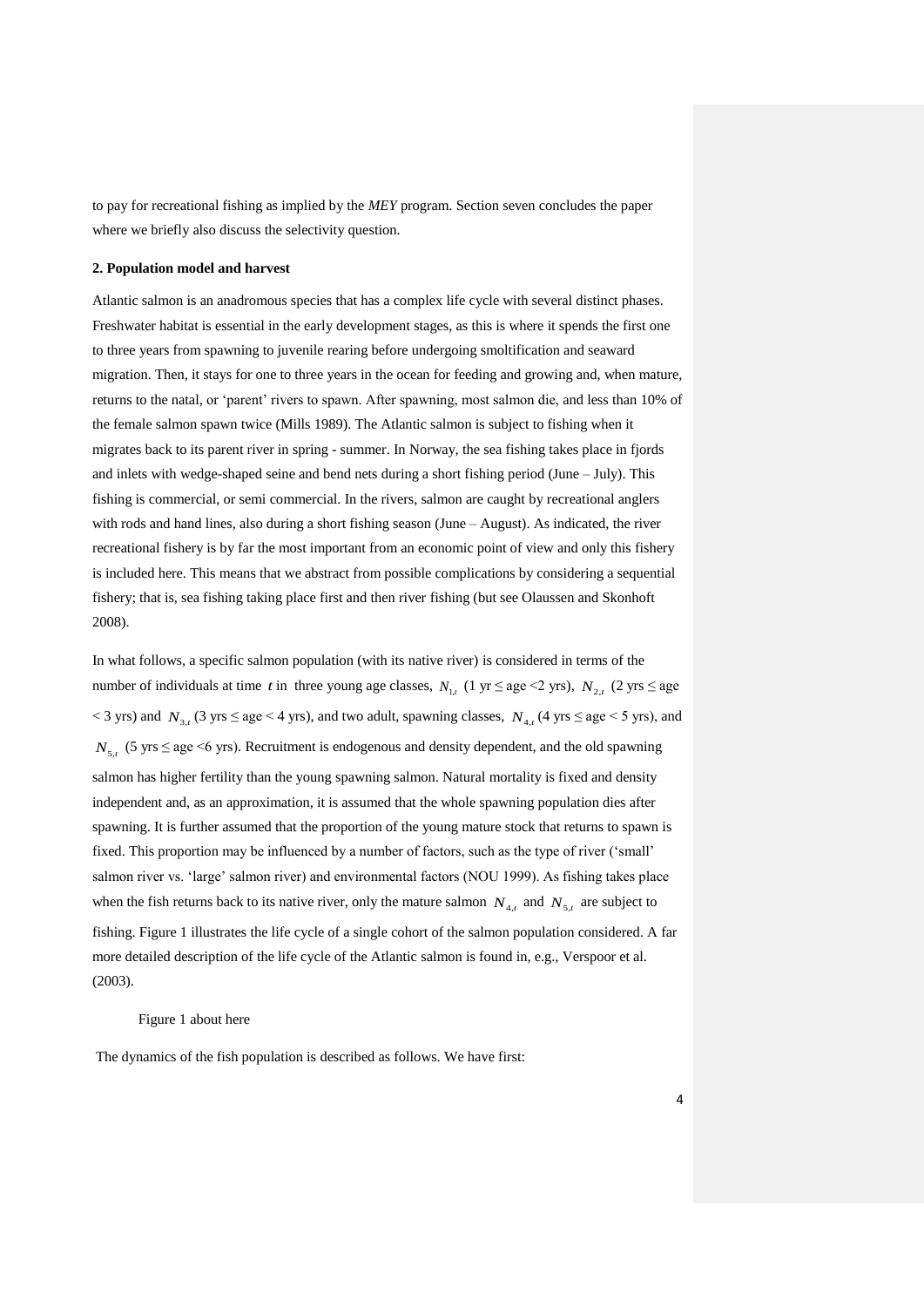$$
(1) \tN_{a+1,t+1} = s_a N_{a,t} \t; a = 1,2,3
$$

and

(2) 
$$
N_{5,t+1} = s_4 N_{4,t} (1 - \sigma),
$$

where  $s_a$  ( $a = 1, 2, 3, 4$ ) are the age-specific natural survival rates, which are assumed to be density independent and constant over time, and  $0 < \sigma < 1$  is the proportion of the young mature stock that returns to spawn, also assumed to be fixed. It is assumed that all mature fish returns back to the native river.

As indicated, only the returning mature stocks are subject to fishing mortality, and when the proportion of the returning fish stock to be harvested in time t is denoted by  $0 \le f_{a,t} \le 1$  ( $a = 4, 5$ ), the number of fish harvested in period t becomes  $H_{4,t} = \sigma N_{4,t} f_{4,t}$  and  $H_{5,t} = N_{5,t} f_{5,t}$ . Accordingly, the numbers of spawning fish of the young and old mature populations in the same period are  $N_{4,t}^s = \sigma N_{4,t} (1 - f_{4,t})$  and  $N_{5,t}^s = N_{5,t} (1 - f_{5,t})$ , respectively. With  $\gamma_4$  and  $\gamma_5$  as the fecundity parameters, and where the old mature fish is more productive than the young mature fish; that is,  $\gamma_5 > \gamma_4$ , the size of the spawning population in year t is given as the fecundity weighted sum  $B_t = \gamma_4 N_{_{4,t}}^s + \gamma_5 N_{_{5,t}}^s$  (see, e.g., Getz and Haight 1988, Ch. 3), or:<br>
(3)  $B_t = \gamma_4 \sigma N_{4,t} (1 - f_{4,t}) + \gamma_5 N_{5,t} (1 - f_{5,t})$ .

(3) 
$$
B_t = \gamma_4 \sigma N_{4,t} (1 - f_{4,t}) + \gamma_5 N_{5,t} (1 - f_{5,t}).
$$

The spawning population in period *t* determines the size of stock recruitment, and thus the number of recruits that survives and enters age-class 1 next year:<br>
(4)  $N_{1,t+1} = R(B_t) = R(\gamma_4 \sigma N_{4,t} (1 - f_{4,t}) + \gamma_5 N_{5,t} (1 - f_{5,t}))$ .

(4) 
$$
N_{1,t+1} = R(B_t) = R(\gamma_4 \sigma N_{4,t} (1 - f_{4,t}) + \gamma_5 N_{5,t} (1 - f_{5,t}))
$$

The recruitment function  $R(B_t)$  may be a one-peaked value function (i.e., of the Ricker type) or it may be increasing and strictly concave  $R' > 0$  and  $R'' < 0$  (i.e., of the Beverton - Holt type). In both cases, zero spawning stock means zero recruitment, i.e.,  $R(0) = 0$ . In our analysis and in the numerical simulations we use the Beverton – Holt function.

### **3. The maximum economic yield harvesting program**

The maximum economic yield ( *MEY* ) harvesting program is now examined. As already indicated, we are thinking of a recreational fishery where the harvesting value is made up of anglers' willingness to pay for fishing minus the cost of organizing the fishery. Any possible 'quality effect' in the fishery is neglected (cf., e.g., McConnel and Sutinen 1979), implying that a fixed value per fish is assumed and no stock dependent costs are included (but see section six for relaxing this assumption). The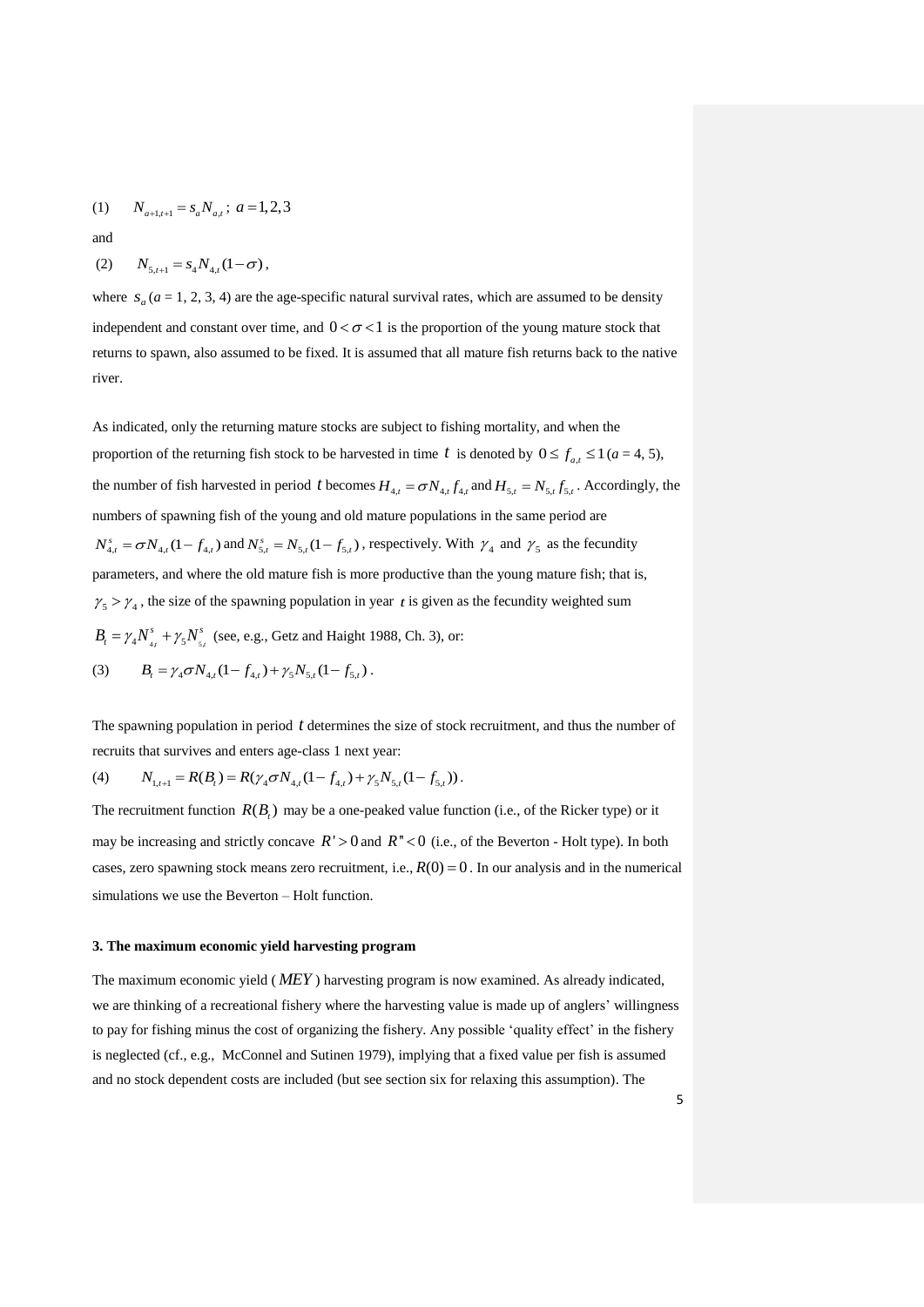willingness to pay is higher for the larger and older mature fish than for the younger and smaller fish (see also numerical section five) and the net social benefit is thus higher for the larger fish. With  $p_a$ as the per unit net value (NOK/fish), assumed to be fixed over time, we hence have  $p_5 > p_4$ . The current value (in NOK) of the harvest is thus defined by  $Y_t = (p_4 \sigma N_{4,t} f_{4,t} + p_5 N_{5,t} f_{5,t})$ , and our

*MEY* problem is therefore described by  $\max_{f_{4t}, f_{5t}} \sum_{t=0}$   $\left[ p_4 \sigma N_{4t}, f_{4t} + p_5 N_{5t}, f_{5t} \right]$  $\max_{f_{4,t}, f_{5,t}}$   $\sum_{t=0}^{\infty} \Big[ p_4 \sigma N_{4,t} f_{4,t} + p_5 N_{5,t} f_{5,t} \Big] \rho^t$  subj  $\sum_{t=0}^{\infty} \left[ p_4 \sigma N_{4,t} f_{4,t} + p_5 N_{5,t} f_{5,t} \right] \rho^t$  subject to the biological constraints (1), (2) and (4) and the known initial size of the stocks.  $\rho = 1/(1+r)$  is the

discount factor, where  $r > 0$  is the annual interest rate which is assumed to be fixed.

The Lagrangian of this problem may be written as  
\n
$$
L = \sum_{t=0}^{\infty} \rho' \{ (p_4 \sigma N_{4,t} f_{4,t} + p_5 N_{5,t} f_{5,t}) - \mu_{1,t+1} \rho [N_{1,t+1} - R(\gamma_4 \sigma N_{4,t} (1 - f_{4,t})
$$
\n
$$
+ \gamma_5 N_{5,t} (1 - f_{5,t}) ) ] - \mu_{2,t+1} \rho (N_{2,t+1} - s_1 N_{1,t}) - \mu_{3,t+1} \rho (N_{3,t+1} - s_2 N_{2,t})
$$
\n
$$
- \mu_{4,t+1} \rho (N_{4,t+1} - s_3 N_{3,t}) - \mu_{5,t+1} \rho (N_{5,t+1} - s_4 N_{4,t} (1 - \sigma)) \}
$$

where  $\mu_{a,t} > 0$  ( $a = 1,...,5$ ) is the current value shadow prices of the fish population in the various age

classes. The first order necessary control conditions are:  
\n(5) 
$$
\frac{\partial L}{\partial f_{4,t}} = \rho^t \sigma N_{4,t} (p_4 - \gamma_4 R^t(B_t) \rho \mu_{1,t+1}) \frac{\geq}{\leq} 0; 0 \leq f_{4,t} \leq 1, t = 0,1,2...
$$

and

and  
\n(6) 
$$
\frac{\partial L}{\partial f_{5,t}} = \rho^t N_{5,t} (p_5 - \gamma_5 R^t (B_t) \rho \mu_{1,t+1}) \leq 0; \ 0 \leq f_{5,t} \leq 1, \ t = 0,1,2...
$$

Assuming positive stock sizes and  $N_{a,t} > 0$  ( $a = 1,...,5$ ), we next have the necessary stock, or portfolio conditions, describing the evolvement of the shadow prices, as:

(7) 
$$
\frac{\partial L}{\partial N_{1,t}} = \rho'[-\mu_{1,t} + s_1 \rho \mu_{2,t+1}] = 0, \ t = 1, 2, 3...
$$

(8) 
$$
\frac{\partial L}{\partial N_{2,t}} = \rho'[-\mu_{2,t} + s_2 \rho \mu_{3,t+1}] = 0, \ t = 1, 2, 3...
$$

(9) 
$$
\frac{\partial L}{\partial N_{3,t}} = \rho'[-\mu_{3,t} + s_3 \rho \mu_{4,t+1}] = 0, \ t = 1, 2, 3...
$$

(9) 
$$
\frac{\partial L}{\partial N_{3,t}} = \rho'[-\mu_{3,t} + s_3 \rho \mu_{4,t+1}] = 0, \ t = 1, 2, 3...
$$
  
(10) 
$$
\frac{\partial L}{\partial N_{4,t}} = \rho'[p_4 \sigma f_{4,t} + \rho \mu_{1,t+1} R'(B_t) \gamma_4 \sigma (1 - f_{4,t}) - \mu_{4,t} + \rho \mu_{5,t+1} s_4 (1 - \sigma)] = 0, \ t = 1, 2, 3...
$$

and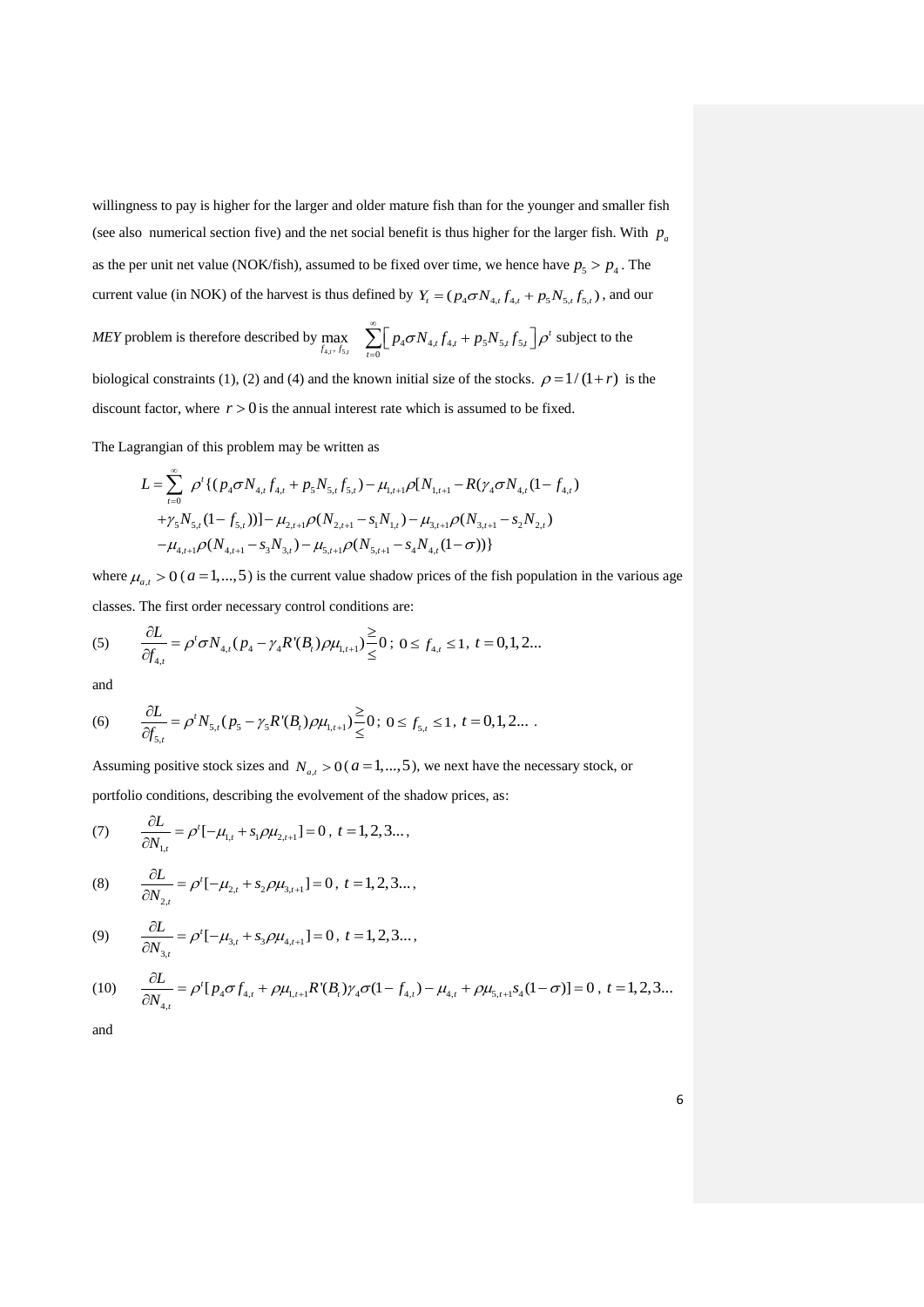(11) 
$$
\frac{\partial L}{\partial N_{5,t}} = \rho^t [p_5 f_{5,t} + \rho \mu_{1,t+1} R^t(B_t) \gamma_5 (1 - f_{5,t}) - \mu_{5,t}] = 0, \ t = 1, 2, 3...
$$

The control conditions (5) and (6) indicate that the marginal harvesting value of each age-class should be equal to, below or above its marginal cost, determined by the discounted shadow value of the reduced number of fish in age-class 1 in the next period. Following the Kuhn-Tucker theorem (when  $N_{4,t} > 0$ ), condition (5) holds as an equation with optimal fishing mortality  $0 < f_{4,t} < 1$ . On the other hand, if it is not beneficial to harvest at all, this condition reads  $(p_4 - \gamma_4 R'(B_t)\rho\mu_{1,t+1}) < 0$  while it states  $(p_4 - \gamma_4 R'(B_t) \rho \mu_{1,t+1}) > 0$  when it is profitable to fish the whole young mature age-class. Condition (6) can be given similar interpretation for the harvest of the old mature fish. From these two control conditions it is observed that the price – fecundity ratio  $p_a / \gamma_a$  ( $a = 4, 5$ ) steers the fishing mortality and the fishing composition. This outcome differs from the Reed (1980) paper and Skonhoft et al. (2012) who found that the marginal fishing value (NOK/fish) together with natural mortality ('biological discounting') determined the optimal fishing composition. As already indicated the reason for this difference is that the fish dies after spawning in our salmon model while it, corrected for natural mortality, enter an older age class after spawning in the Reed and Skonhoft et al. 'cod' model. The portfolio conditions (7) - (9) indicate how the shadow price of the young stocks evolve over time, while (10) and (11) state the shadow price relationship between the harvestable mature age classes and recruitment.

A closer look at the control conditions (5) and (6) reveals that if the price – fecundity ratio, or marginal gain – loss ratio, is higher for the old age-class, i.e.,  $p_5 / \gamma_5 > p_4 / \gamma_4$ , then the harvesting fraction will be higher for the old mature class than for the young class. The optimal harvesting policy can then be further specified as comprising the possibilities i)  $f_{5,t} = 1$  and  $0 < f_{4,t} < 1$ , or ii)  $f_{5,t} = 1$ and  $f_{4,t} = 0$  and iii)  $0 < f_{5,t} < 1$  and  $f_{4,t} = 0$ . In the opposite case with a higher marginal gain – loss ratio for the young mature age-class, we find that the optimal control conditions can be satisfied as iv)  $f_{4,t} = 1$  and  $0 < f_{5,t} < 1$ , or v)  $f_{4,t} = 1$  and  $f_{5,t} = 0$ , or vi)  $0 < f_{4,t} < 1$  and  $f_{5,t} = 0$ . A possibility may also be that the marginal gain – loss ratio is equal for both age classes; that is,  $p_5 / \gamma_5 = p_4 / \gamma_4$ . This yields case vii) with  $0 \le f_{4,t} \le 1$  and  $0 \le f_{5,t} \le 1$ . As will be shown below, the optimal harvest in this last case can be arbitrarily allocated among the two age classes.

#### **4. Steady state and dynamics**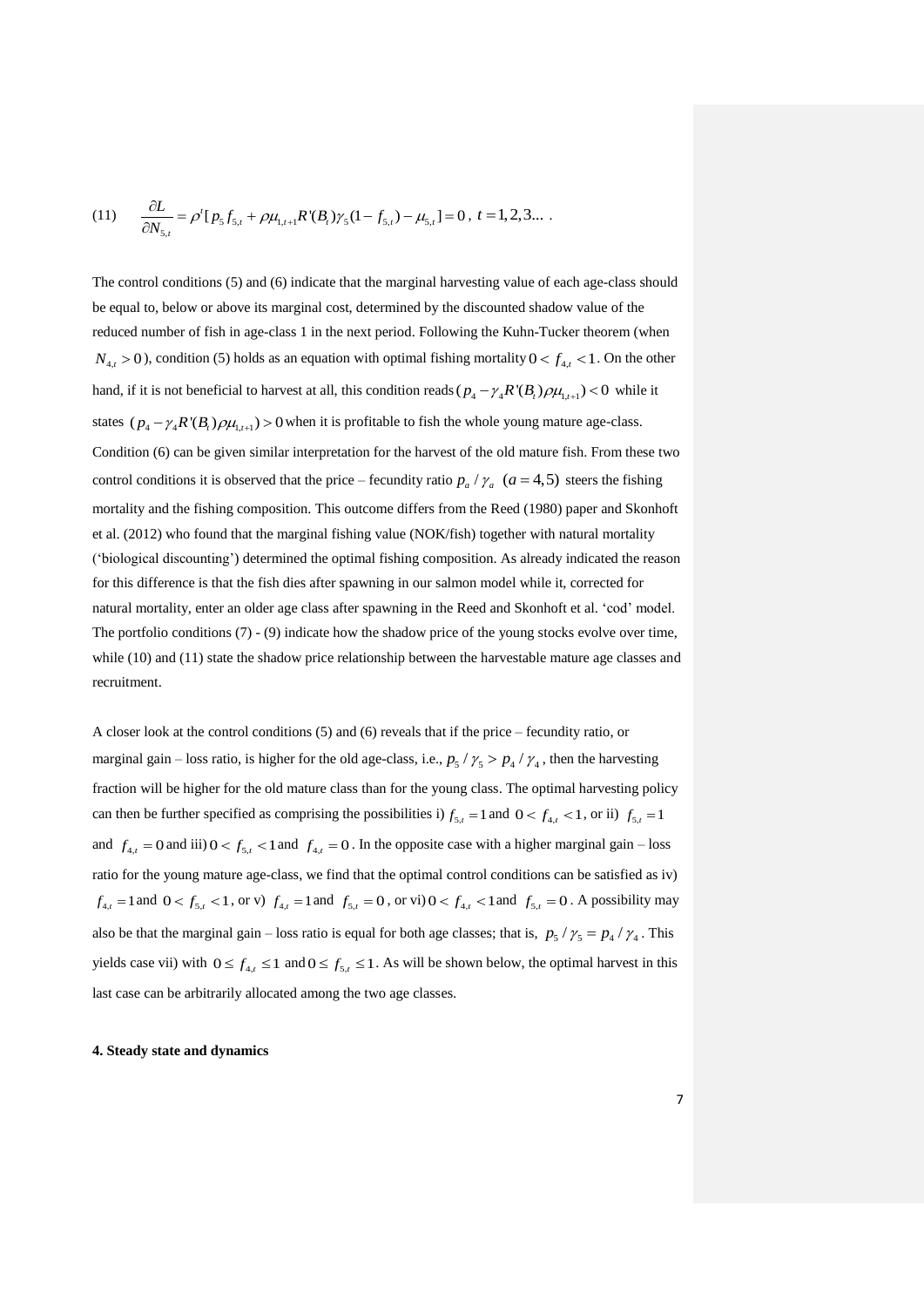#### *4.1 Steady state analysis*

We have shown that the optimal fishing strategy is steered by the relative marginal value – fecundity ratio of the two mature age-classes. This policy is valid also in a steady state, where the number of fish in each age class, the shadow prices and the fishing mortalities are constant through time. When combining Eqs. (1) - (4) and dropping the time subscript, we find that the steady state should satisfy the following equations:

$$
(12) \qquad N_4 = sR(B)\,,
$$

(13) 
$$
N_5 = s_4 N_4 (1 - \sigma)
$$

and

(14) 
$$
B = \gamma_4 \sigma (1 - f_4) N_4 + \gamma_5 N_5 (1 - f_5),
$$

where  $s = s_1 s_2 s_3$  comprises the survival rate of young fish from age 1 to 4. In addition, the control conditions (5) and (6) should hold in steady state as well. From Eqs. (7) - (11) we may also derive an expression for the steady state shadow price for age-class 1: on for the steady state shadow price for age-class 1:<br>  $\mu_1 = s\rho^3 \{p_4 \sigma f_4 + R'(B)\gamma_4 \sigma (1 - f_4)\rho \mu_1 + s_4 (1 - \sigma)\rho [p_5 f_5 + R'(B)\gamma_5 (1 - f_5)\rho \mu_1] \}.$ 

(15) 
$$
\mu_1 = s\rho^3 \{p_4 \sigma f_4 + R'(B)\gamma_4 \sigma (1 - f_4)\rho \mu_1 + s_4(1 - \sigma)\rho [p_5 f_5 + R'(B)\gamma_5(1 - f_5)\rho \mu_1]\}
$$

The price – fecundity ratio in the *Salma salar* angler fishery is typically higher for the old mature class than for the young mature class (more details in numerical section five). Therefore, we basically analyze the situation where  $p_5 / \gamma_5 > p_4 / \gamma_4$  holds such that the fishing mortalities is described by the above possibilities i)  $f_5 = 1$  and  $0 < f_4 < 1$ , or ii)  $f_5 = 1$  and  $f_4 = 0$ , or iii)  $0 < f_5 < 1$  and  $f_4 = 0$ . When combining Eqs. (13) and (14), we find  $B = [\gamma_4 \sigma (1 - f_4) + \gamma_5 (1 - f_5) s_4 (1 - \sigma)] N_4$ .

Examining this equation and Eq. (12), it is straightforward to verify that option i) represents the most aggressive harvesting policy and hence yields the lowest number of fish that returns to spawn as well as the lowest size of the spawning population. On the other hand, if option iii) is optimal, we find the largest spawning population B as well as the largest steady state populations  $N_4$  and  $N_5$ . As the combination of Eqs. (13) and (14) is a linear function, whereas Eq. (12) is a strictly concave function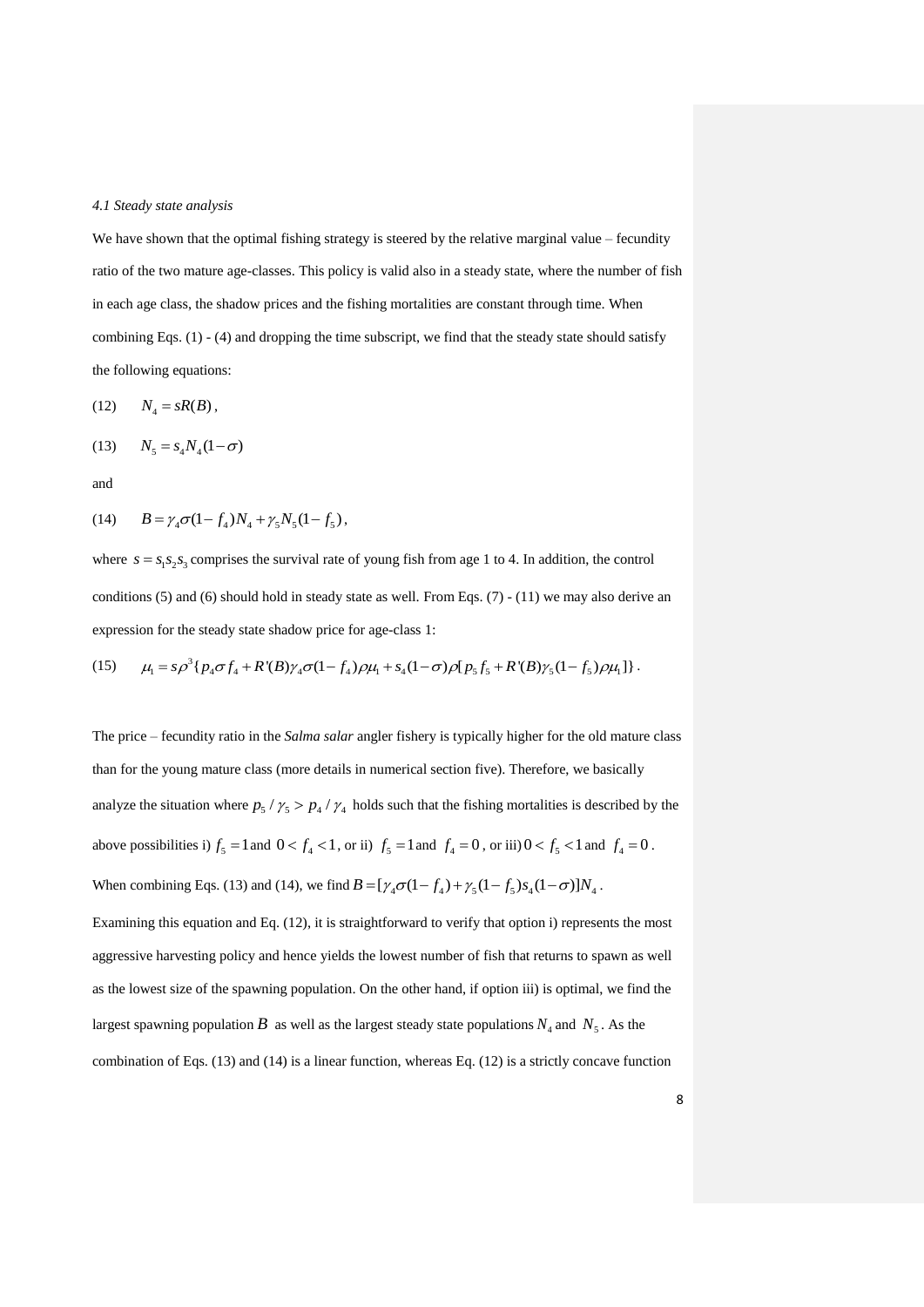with Beverton – Holt recruitment (see also numerical section), an internal solution requires that the slope of  $B = [\gamma_4 \sigma (1 - f_4) + \gamma_5 (1 - f_5) s_4 (1 - \sigma)] N_4$ , or  $N_4 = B/[\gamma_4 \sigma (1 - f_4) + \gamma_5 (1 - f_5) s_4 (1 - \sigma)]$ , is less steep than  $N_4 = sR(B)$  when the size of the spawning population approaches zero.

In case i) control condition (5) holds as  $p_4 = \gamma_4 R'(B)\rho\mu_1$ , Eq. (14) as  $B = \gamma_4 \sigma (1 - f_4)N_4$  and (15) as  $\mu_1 = s\rho^3[p_4\sigma + s_4(1-\sigma)\rho p_5]$ . These three equations together with Eq. (12) then determine *B*,  $N_4$ ,  $f_4$  and  $\mu_1$ . All economic as well as biological factors influence stock sizes and harvest in this case such that small shifts in, say, the fishing prices and the interest rate will change the optimal size of the spawning population and harvest of the young mature age class (more details below). Under harvest option ii) with  $f_5 = 1$  and  $f_4 = 0$ , the relationship between the spawning population and the size of the young mature stock is determined simply through Eq. (14) as  $B = \gamma_4 \sigma N_4$  and Eq. (12). Hence, the optimal stock sizes are now not directly influenced by small changes in fishing values or interest rate. The age class 1 shadow price is in this case found through Eq. (15) as 3  $\mu_1 = s\rho^3[R'(B)\gamma_4\sigma\rho\mu_1 + s_4(1-\sigma)\rho p_5]$ . Case iii) with  $0 < f_5 < 1$  and  $f_4 = 0$  implies  $p_5 = \gamma_5 R'(B) \rho \mu_1$  from control condition (6), while Eqs. (14) and (15) read  $B = \gamma_4 \sigma N_4 + \gamma_5 N_5 (1 - f_5)$  and  $\mu_1 = s \rho^4$  $\mu_1 = s \rho^4 \{R'(B) \gamma_4 \sigma \mu_1 + s_4 (1 - \sigma) p_5 \}$ , respectively. Therefore, these three equations together with Eqs. (12) and (13) jointly determine the stock sizes, the spawning population and the age class 1 shadow price and the old mature fishing mortality when harvest option iii) is optimal. All parameters generally now influence the optimal stock size and the harvest of the old mature age class.

When the marginal gain – fecundity ratio is identical for the two mature age-classes,  $p_5 / \gamma_5 = p_4 / \gamma_4$ , we have case vii) with  $0 \le f_4 \le 1$  and  $0 \le f_5 \le 1$ . The two extreme situations with  $f_4 = f_5 = 0$ , indicating no harvest and no income, and  $f_4 = f_5 = 1$ , which means extinction, can for obvious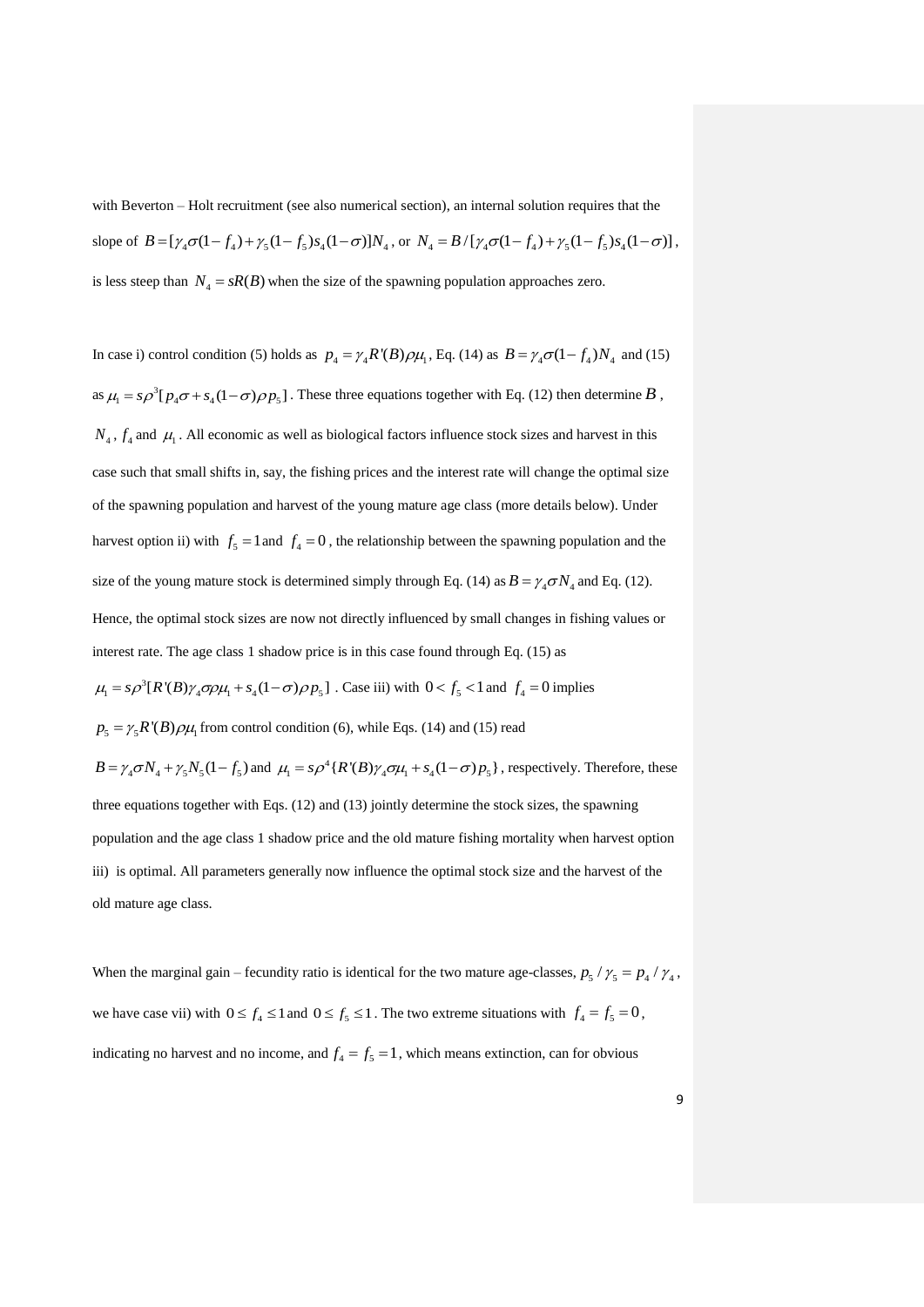reasons not be optimal and are excluded. With these two extreme solutions excluded, the control conditions (5) and (6) read  $\gamma_4 \rho \mu_1 R'(B) = p_4$  and  $\gamma_5 \rho \mu_1 R'(B) = p_5$ , respectively, which are identical because  $p_5 / \gamma_5 = p_4 / \gamma_4$ . With two equations giving the same information, there are multiple optimal steady state harvest rates. If we define this set of the optimal harvest rates by

 $\gamma_4 \sigma (1 - f_4) + \gamma_5 s_4 (1 - \sigma) (1 - f_5) = h$ , then *h* should satisfy condition  $\gamma_4 \rho \mu_1 R'(B) = p_4$ , or  $\gamma_5 \rho \mu_1 R'(B) = p_5$ , where  $B = hN_4$  is the optimal spawning population following Eqs. (13) and (14). The optimal size of the young mature age-class is from Eq. (12),  $N_4 = sR(hN_4)$ , and the shadow price of age-class 1 from Eq. (15) is  $\mu_1 = s\rho^3[p_4\sigma + s_4(1-\sigma)\rho p_5]$ . With *h* determined, we thus find that all harvest rates satisfying  $\gamma_4 \sigma (1 - f_4) + \gamma_5 s_4 (1 - \sigma) (1 - f_5) = h$ , or

$$
f_5 = \frac{\gamma_4 \sigma (1 - f_4) + \gamma_5 s_4 (1 - \sigma) - h}{\gamma_5 s_4 (1 - \sigma)}
$$
, indicating a negative linear relationship between  $f_4$  and  $f_5$ , are in

accordance with the steady state maximum economic yield fishing policy. All parameters now influence the optimal stock sizes and the harvest of the old and young mature age-class.

Finally we have the hypothetical situation (see numerical section five) with a higher price – fecundity ratio for the young mature age-class and  $p_4 / \gamma_4 > p_5 / \gamma_5$ , and where the optimal control conditions can be satisfied as iv)  $f_4 = 1$  and  $0 < f_5 < 1$ , or v)  $f_4 = 1$  and  $f_5 = 0$ , or vi)  $0 < f_4 < 1$  and  $f_5 = 0$ . How the optimal steady state solution can be determined in each of these cases can be handled in a similar way as in the opposite situation where  $p_5 / \gamma_5 > p_4 / \gamma_4$  and is not discussed further here.

The above analysis has demonstrated the price – fertility ratio difference between the two harvestable age classes as instrumental in determining the optimal fishing strategy. If  $p_5 / \gamma_5 > p_4 / \gamma_4$  holds, then harvest of the old mature age-class should be prioritized, and the young mature population should be left unexploited before the old mature age class is harvested completely. In the opposite situation harvest should start with the young mature age-class, and with  $p_5 / \gamma_5 = p_4 / \gamma_4$  both age-classes can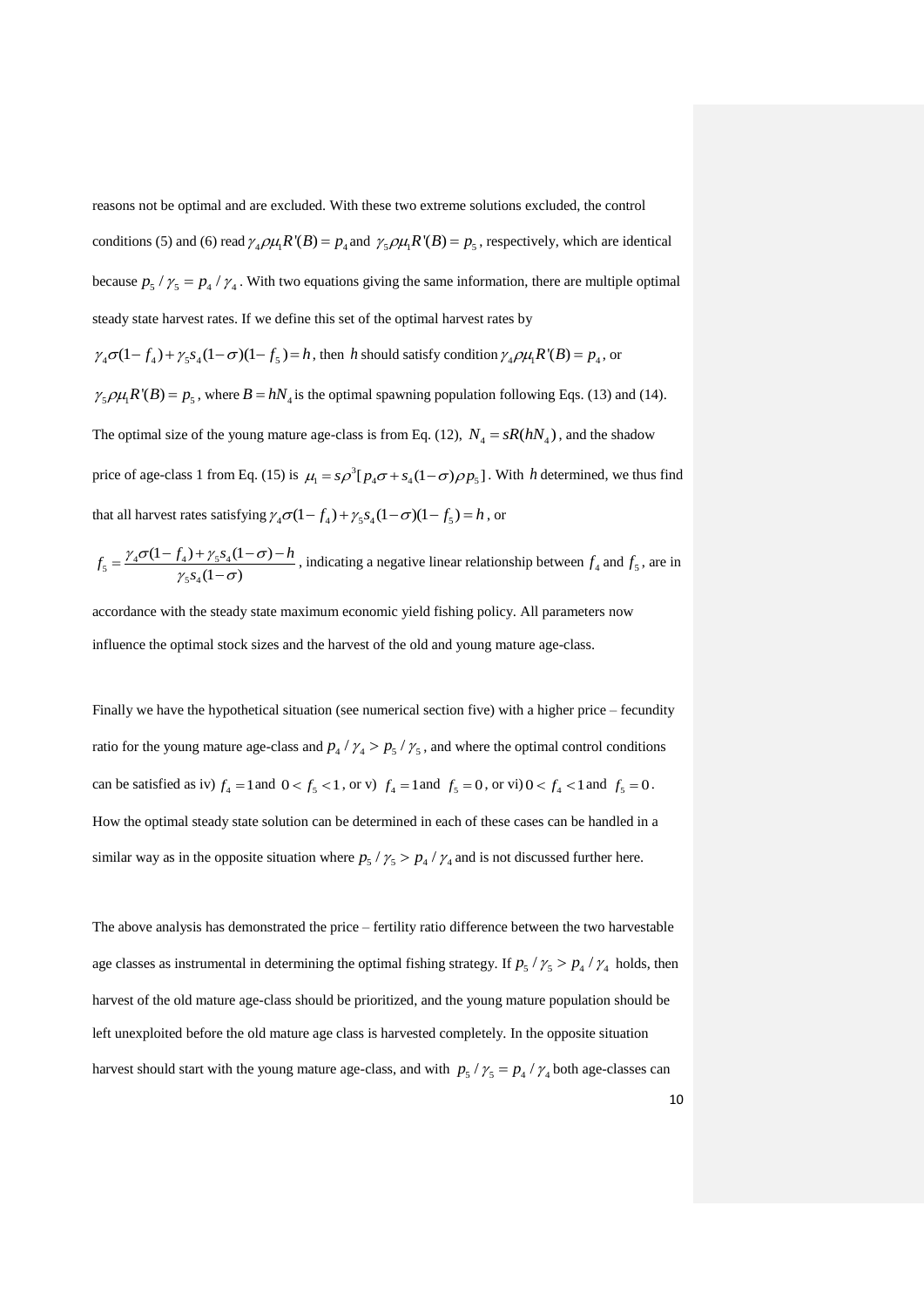be harvested and there are multiple optimal steady state harvest rates. We have also discussed possible parameter effects in the various cases. We now proceed to look more closely at the impacts of the interest rate and the relative price of the two age-classes on the optimal harvest policy where we basically discuss the situation  $p_5 / \gamma_5 > p_4 / \gamma_4$ , or  $p_5 / p_4 > \gamma_5 / \gamma_4$ . The details of the analysis is found in the Appendix.

Figure 2 describes the optimal harvest strategy in the interest rate and relative price space. In the most plausible situation where the price – fecundity ratio is higher for the old mature age-class; that is, the location is above the horizontal line  $p_5 / p_4 = \gamma_5 / \gamma_4$ , there exists an interest rate denoted by  $r_2$  below which it is optimal to harvest only a proportion of the old mature age-class and nothing of the young age-class; that is, option iii) with  $f_4 = 0$  and  $0 < f_5 < 1$ . The optimal harvest of the old age-class increases as the interest rate increases, but is not affected as the old mature stock becomes more valuable and the relative price  $p_5 / p_4$  increases.

## Figure 2 about here

The interest rate  $r_2$  is defined in such a way that the marginal cost of reducing the spawning population  $\rho\mu_1 R'(B)$ , evaluated at  $f_4 = 0$  and  $f_5 = 1$ , is equal to the marginal profit of harvesting the old mature population  $p_5 / \gamma_5$  (again, see the Appendix for more details). When the interest rate equals the critical value  $r_2$ , the marginal benefit of increasing the harvest of the young age-class from zero is smaller than the associated marginal opportunity cost if  $p_5 / \gamma_5 > p_4 / \gamma_4$ . Therefore, the optimal strategy is to harvest all fish in the old mature age-class, but still nothing of the young age-class. This harvest option ii) remains optimal when the interest rate is higher than but sufficiently close to  $r<sub>2</sub>$ . Given the harvest option ii) with  $f_4 = 0$  and  $f_5 = 1$ , the marginal cost of further reducing the spawning population  $\rho\mu_1 R'(B)$  decreases as the interest rate increases and eventually becomes equal to the marginal benefit of harvesting the young mature age class  $p_4 / \gamma_4$  when the interest rate reaches  $r_1$ . With an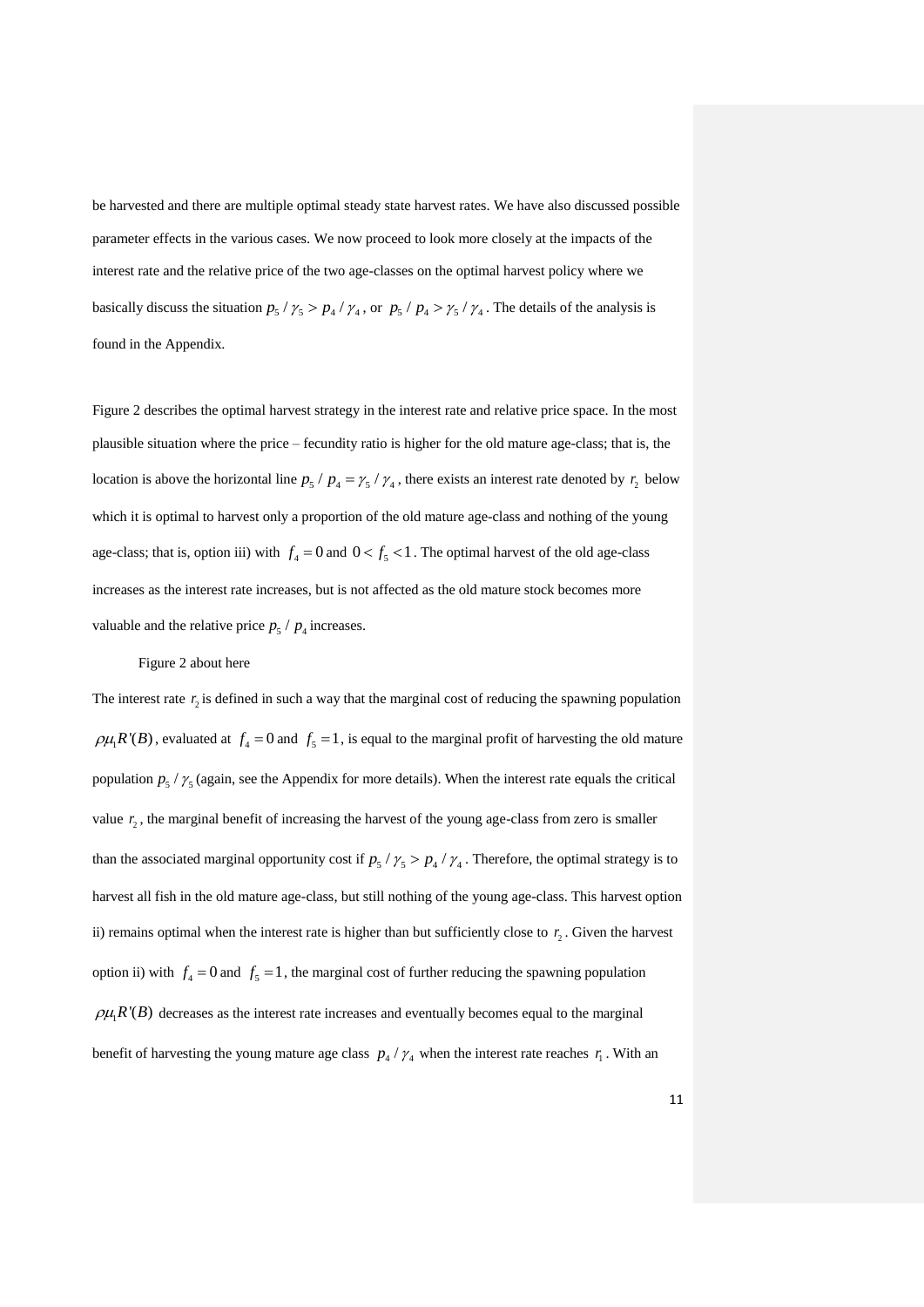interest rate  $r > r_1$  fishing of the young age class also becomes profitable and the fishing intensity for the young mature age-class increases with interest rate and we reach harvest option i). Note that when interest rate equals  $r_2$ , a larger relative price  $p_5 / p_4$  implies a greater loss of a marginal increase in the harvest of age-class 4 (from 0). Therefore, the larger  $p_5 / p_4$  is, the larger increase in the interest rate from  $r_2$  is required to make the harvest of the young mature age-class profitable. The line market with  $r<sub>i</sub>$  in Figure 2 delimits this interest rate over which it is optimal to harvest a positive proportion of the young mature age-class, in addition to harvesting the entire stock of the old mature age-class.

As also indicated in Figure 2, given an interest rate  $r > r<sub>2</sub>$ , the optimal harvest proportion for the young mature age-class is greater than zero when the relative price  $p_5/p_4$  is close to the relative fertility  $\gamma_5$  / $\gamma_4$ . The harvest of the young age-class decreases as  $p_5$  / $p_4$  increases, and approaches zero after the relative price has reached a certain level. The relative price increase may follow after a reduction in the price for the young mature age-class or an increase in the price for the old mature age-class. A decrease in the price of the young age-class reduces the marginal benefit of harvesting this age-class, whereas a higher price for the old mature fish increases the marginal cost of harvesting the young mature age-class. Therefore, an increase in the relative price would cause the harvested proportion of the young mature fish to be reduced. Intuitively, when the price of the old mature fish increases relative to that of young mature fish, it is preferable to reduce the harvest of the young age-class so that the spawning population and hence, the sustained yield of the old age-class increases.

The above analysis has shown that the driving economic forces of an optimal steady state harvest policy in our age-structured fishing model are somewhat different from the standard biomass model (e.g., Clark 1990). As in this model, a higher interest rate tends to increase fishing and the exploitation pressure, but it may also keep the optimal harvest policy unchanged. In contrast to the biomass model, however, a more valuable fish may either increase or reduce the fishing pressure, or not influence the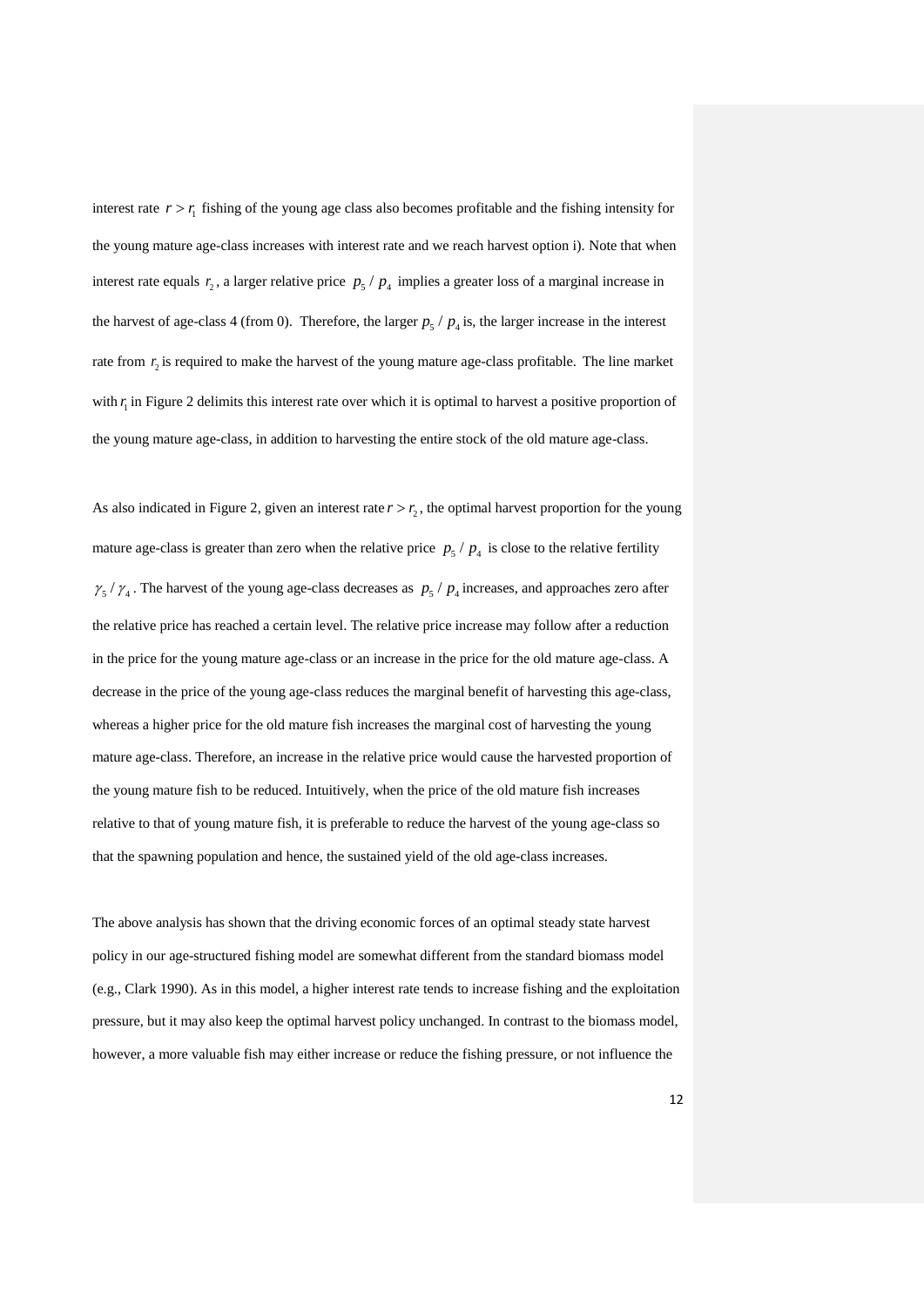optimal fishing policy and the size of the standing biomass at all. We find opposite result than in the biomass model as the old mature stock becomes more valuable and the relative price  $p_5 / p_4$  increases when the interest rate is above  $r_2$ .

When  $p_s / p_4 = \gamma_s / \gamma_4$  and we have harvest option vii), it does not matter which of the two mature age-classes is harvested as long as the fishing mortalities are governed by

$$
f_5 = \frac{\gamma_4 \sigma (1 - f_4) + \gamma_5 s_4 (1 - \sigma) - h}{\gamma_5 s_4 (1 - \sigma)}
$$
 (see above). However, we find that the size of the optimal

spawning population decreases monotonously as the interest rate increases; that is,  $\partial B / \partial r$  < 0, implying that the proportion of the returning fish population to be harvested increases with interest rate. On the other hand, changes in prices would not affect the optimal harvesting intensity as long as  $p_5 / p_4 = \gamma_5 / \gamma_4$  is not invalidated.

To complete the analysis, Figure 2 also includes the situation where the price-fecundity ratio for the young mature age-class is higher than for the old mature fish, and the location is hence below the line  $p_5 / p_4 = \gamma_5 / \gamma_4$ . The optimal harvest strategy in this situation is parallel to what was found with the opposite price-fecundity ratio, except that harvest of the young mature age-class is prioritized over the old mature population. Specifically, harvest option vi) with fishing of a fraction of the young age-class and nothing in the old age-class is optimal when the interest rate is low. When the interest rate exceeds a certain level  $r_3$ , all returning fish in the young age-class should be harvested, while the optimal harvest fraction of the old mature fish becomes either zero or strictly positive. Which of the harvest options iv) or v) is optimal here depends on the difference between  $p_5 / p_4$  and  $\gamma_5 / \gamma_4$ , i.e., whether the price-fecundity ratio for the young mature age-class is significantly higher or close to the old mature age-class.

## *4.2 Dynamic analysis*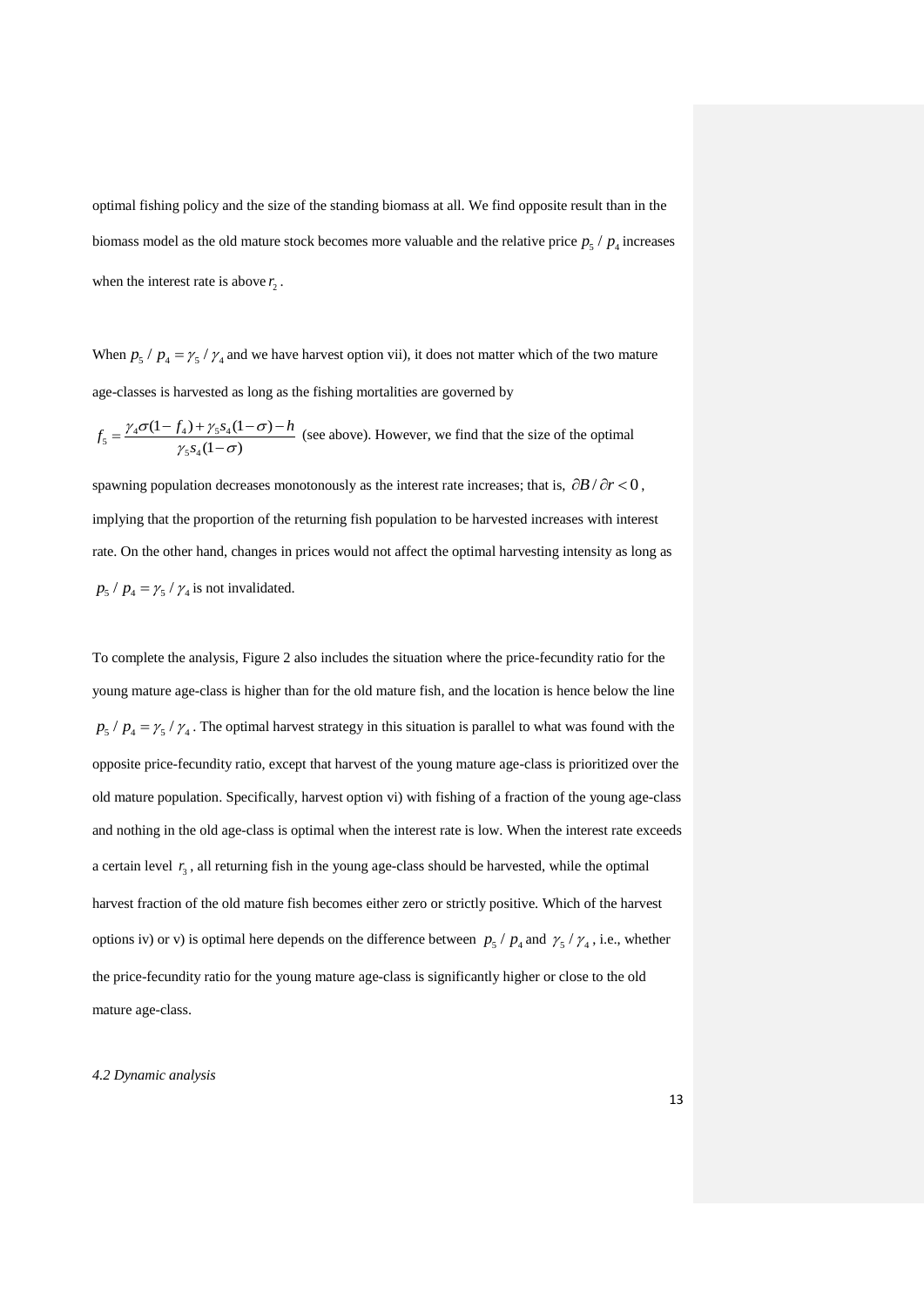Above some properties of possible steady states with a constant number of fish through time was analyzed. As the profit function is linear in the controls, economic theory suggests that fishing should be adjusted to lead the population to steady state as fast as possible; that is, the Most Rapid Approach Path (*MRAP*) dynamics. However, the *MRAP* is not a regular one in our age-structured fish population because control of fish population is realized indirectly through control of the spawning population and because the optimal fishing policy in the steady state, except in the situation where the pricefecundity ratio is identical for the two mature age- classes, is a corner solution. The age structure implies that the population could be above that of the optimal steady state level for one age-class and at the same time lower than the optimal steady state level for the other age-class. Since fishing is confined to the two mature age-classes, the *MRAP* may imply a large harvest in one period and zero harvest in the next.

Secondly, harvest of the two mature age-classes need to be considered jointly before the optimal steady state is achieved, because the population in each mature age-class affects, through its impact on the breeding population (see Eq. 3), the optimal harvest rate for the other age-class (see the first order necessary control conditions 5 and 6). Consider the typical situation where the price - fecundity ratio is highest for the old mature age-class. The proportion of the old mature age-class to be harvested will then depend on the number of young mature fish. If the number of fish in this age-class is small, it may be necessary to reduce the harvest of old fish to obtain the desirable size of the spawning population. On the contrary, if the number of fish in the young mature age-class is large, it may be necessary to harvest all or some of the old mature fish even if the number of fish in this age-class is lower than the optimal steady state level.

A third feature of the *MRAP* in our age-structured model is that if the population returning to the native river is above that of the optimal steady state spawning population, then it might be optimal to harvest such that spawning population is kept slightly under, or over, its optimal steady state level. The reason is that the optimal steady state marginal harvest benefit typically differs from the marginal

14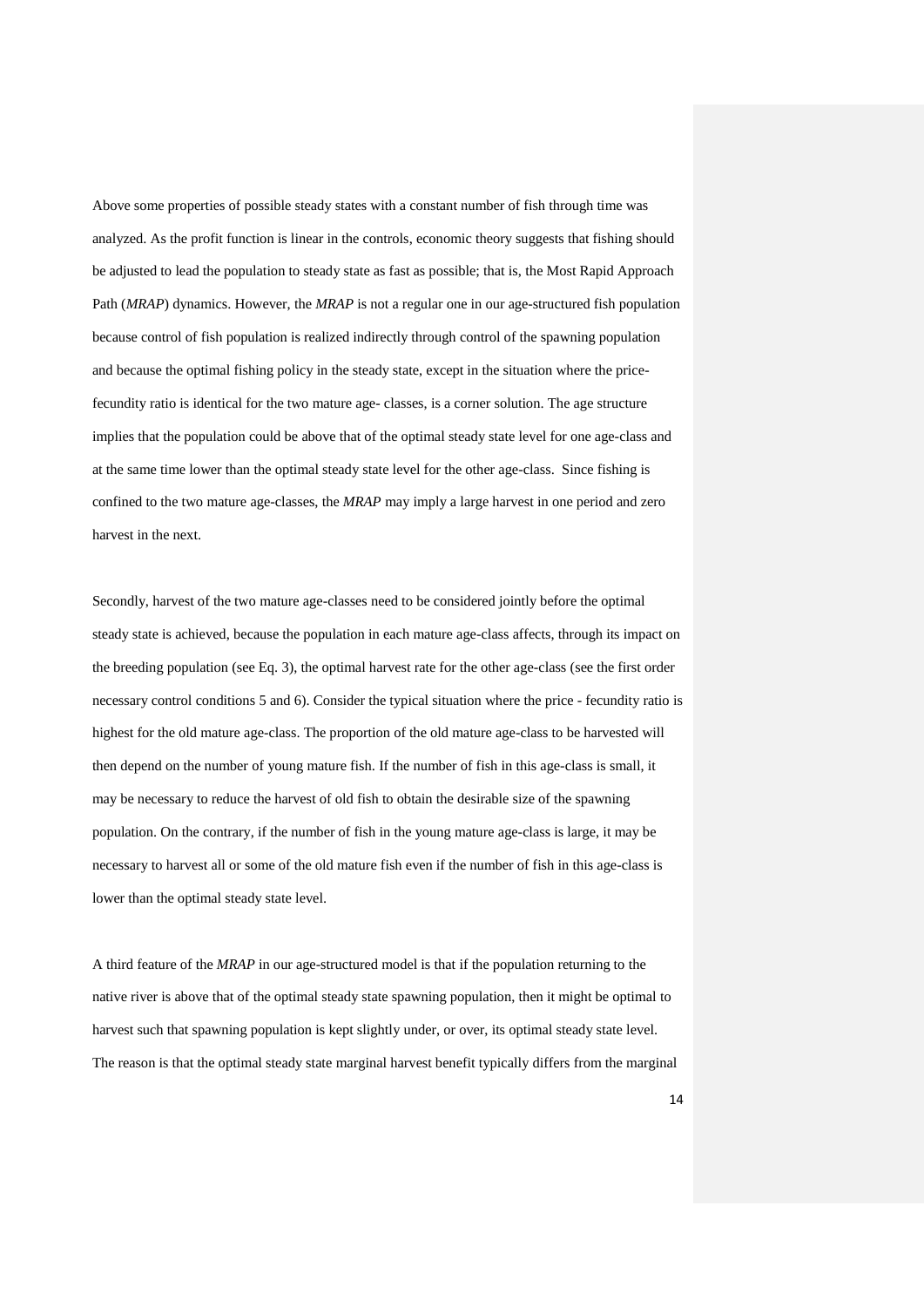cost, determined by the discounted shadow value of the reduced number of fish in age-class 1 in the next period (see section three), because of corner solutions. For instance, consider the optimal harvest policy option ii) with  $f_4 = 0$  and  $f_5 = 1$ . Suppose that the stock of the young mature fish  $N_{4,t}$  is considerably smaller than its optimal steady state level  $N_4$  while the old mature stock  $N_{5,t}$  exceeds its steady state level  $N_5$ . We then have  $\gamma_4 \sigma N_{4,t} + \gamma_5 N_{5,t} > B$ , where  $B = \gamma_4 \sigma N_4$  is the optimal size of the steady state spawning population. In this case it would be optimal to harvest the old mature ageclass to such an extent that  $\gamma_4 \sigma N_{4,t} + \gamma_5 N_{5,t} (1 - f_{5,t}) < B$  because at the optimal steady state spawning population the marginal benefit of harvest the old mature age-class is larger than its marginal cost. If  $N_{4,t}$  is larger than its optimal steady state level, we may conclude with the same reasoning that it is optimal to harvest all the fish in the old mature age-class and some of the young fish such that  $\gamma_4 \sigma N_{4,t} (1 - f_{4,t}) > B$ .

#### **5. Numerical illustration**

#### *5.1 Data*

The above theoretical reasoning will now be illustrated numerically. Hansen et al. (1996) estimated a salmon recruitment function for a small/medium sized river in Norway (the Imsa River in southern Norway) based on the Shepherd recruitment function, which includes three parameters. In our generic model, we choose a simpler approach and use the strictly concave Beverton–Holt function. This function is specified as  $R(B_t) = s_0 a B_t / (1 + B_t / K)$  where  $0 < s_0 < 1$  is the fraction of the recruits that survive and enter age class 1.  $a > 0$  is the intrinsic growth rate, or maximum number of recruits per (fertility adjusted) spawning salmon, and  $K > 0$  as the stock level for which density-dependent mortality equals density-independent mortality. The size of *aK* yields the maximum number of recruits and scales the system ('size of the river'), which is assumed to be 40,000 (number of recruits). The value of *a* indicates the 'quality' of the river, and we choose  $a = 160$  (number of recruits per spawning salmon). The migration parameter  $\sigma$  depends on type of river ('small' or 'large' salmon river), sea temperature and other factors, and is assumed to be 0.5. See Table 1 where the natural survival rates and the other parameters are shown.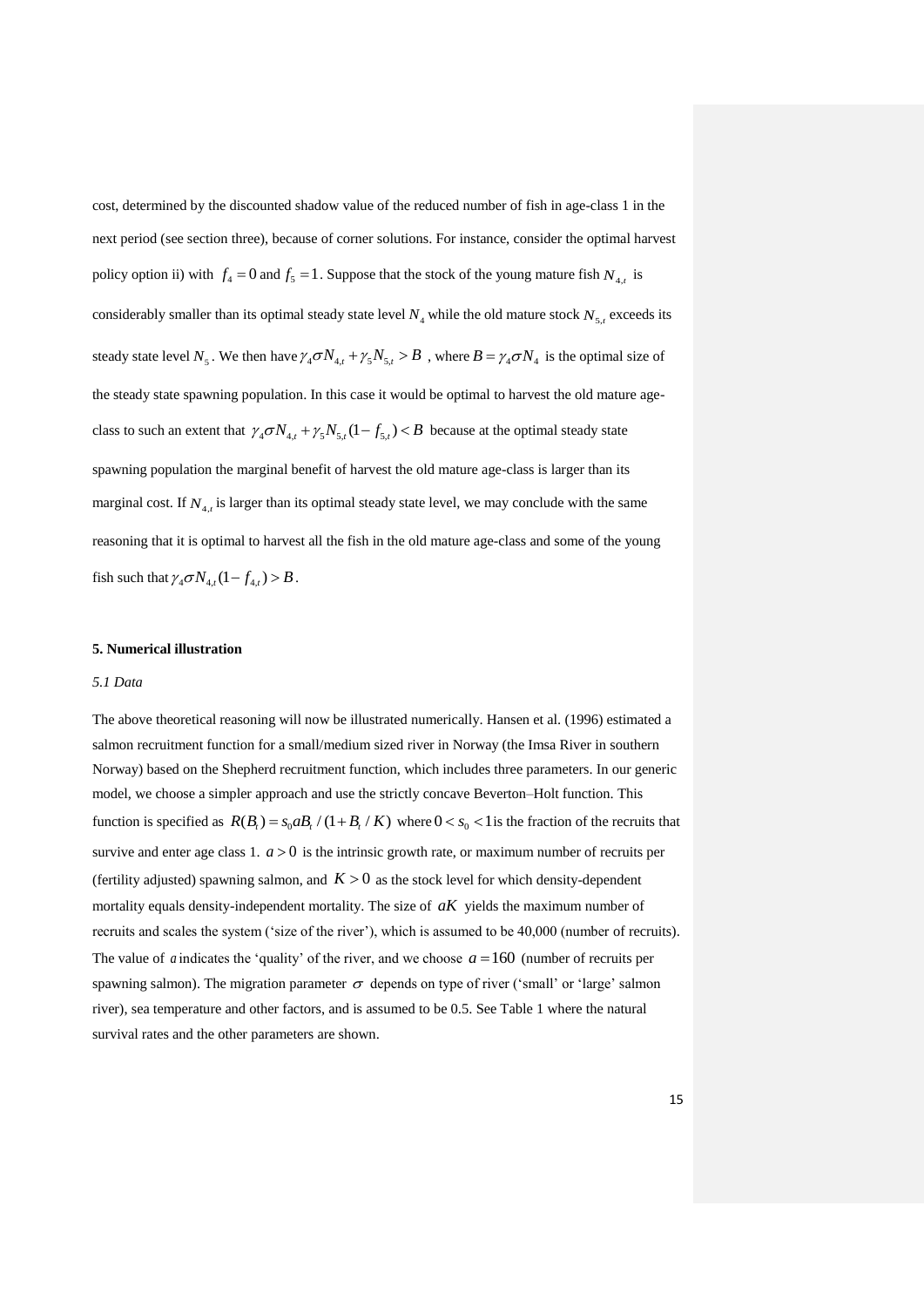Following McGinnity et al. (2003) weight (kg/fish) is a questionable fertility (fecundity) approximation for wild Atlantic salmon. Instead they postulate fertility to be described by a strictly concave function of weight (and age), indicating that the weight – fertility ratio increases with weight; that is,  $w_5 / \gamma_5 > w_4 / \gamma_4$ . When normalizing the fertility parameter for the young to one,  $\gamma_4 = 1$ , and using the fertility–weight function in McGinnity et al. (2003) we find  $\gamma_5 = 2.4$  under the assumption of (average) fishing weights of  $w_4 = 2.0$  and  $w_5 = 5.5$  (kg/fish). These weights fit a typical mediumsized Norwegian salmon river (NOU 1999). The fishing prices are related to recreational fishery, which, as indicated, is far more important economically than the marine fishery. We assume that the fishing permit price in a reasonably good river is about 200 (NOK/day) (Olaussen and Liu 2011). Based on average catch success, this permit price may translate into fishing prices in the range of 100– 400 (NOK/kg). We assume the same price for both age-classes, and use  $\tilde{p}_4 = \tilde{p}_5 = 150$  (NOK/kg). With these weights and prices, we find the fixed prices as  $p_4 = 300$  and  $p_5 = 825$  (NOK/fish) such With these weights and prices, we find the fixed prices as  $p_4 = 300$  and  $p_5 = 825$  (N<br>that  $p_5 / \gamma_5 = 825 / 2.4 = 344 > p_4 / \gamma_4 = 300 / 1 = 300$  in the baseline calculations.

Table 1 about here

## *5.2 Results*<sup>1</sup>

We first present some dynamic results. Assuming that the population and the harvest rates stabilize within a limited time of *T* years, we solved the optimization model for an infinite time horizon. This was accomplished by calculating the present value of the net harvest revenues from year *T* and onwards based on the revenue in year *T*. The value of *T* was determined by trial and error such that (1) the optimal solution converges to a steady state before *T*, and (2) further increase in *T* does not affect the optimal solution. The optimization results for the first 50 years are presented in Table 2. To illustrate the irregularity in the optimal harvest path, we choose an initial state with a large number of recruits, a large number of fishes in age classes 2 and 4, and a small number of fishes in age classes 1, 3 and 5. See Table 2. As already indicated, because the profit function is linear in the controls, *MRAP* dynamics, but necessarily exactly a *MRAP*, is supposed to describe the optimal transitional dynamics. Table 2 seems partly to confirm this where the age-class distribution of the fish population and harvest rates approach the steady state quite fast. With the baseline parameter values, the optimal steady state comprises 500 fishes in the young mature age-class  $N_4$  and 125 fishes in the old mature age-class  $N_5$ . The initial age-class distribution implies that the fish number fluctuates around the steady state level for both mature age-classes in the first few years, and therefore the optimal harvest fluctuates as well. The optimal harvest options shift between ii) with  $f_5 = 1$  and  $f_4 = 0$  (years 1 and 3) and i) with  $f_5 = 1$ 

The model is solved by using EXCEL. The program is available from the authors upon request. **Formatert:** Engelsk (USA)

16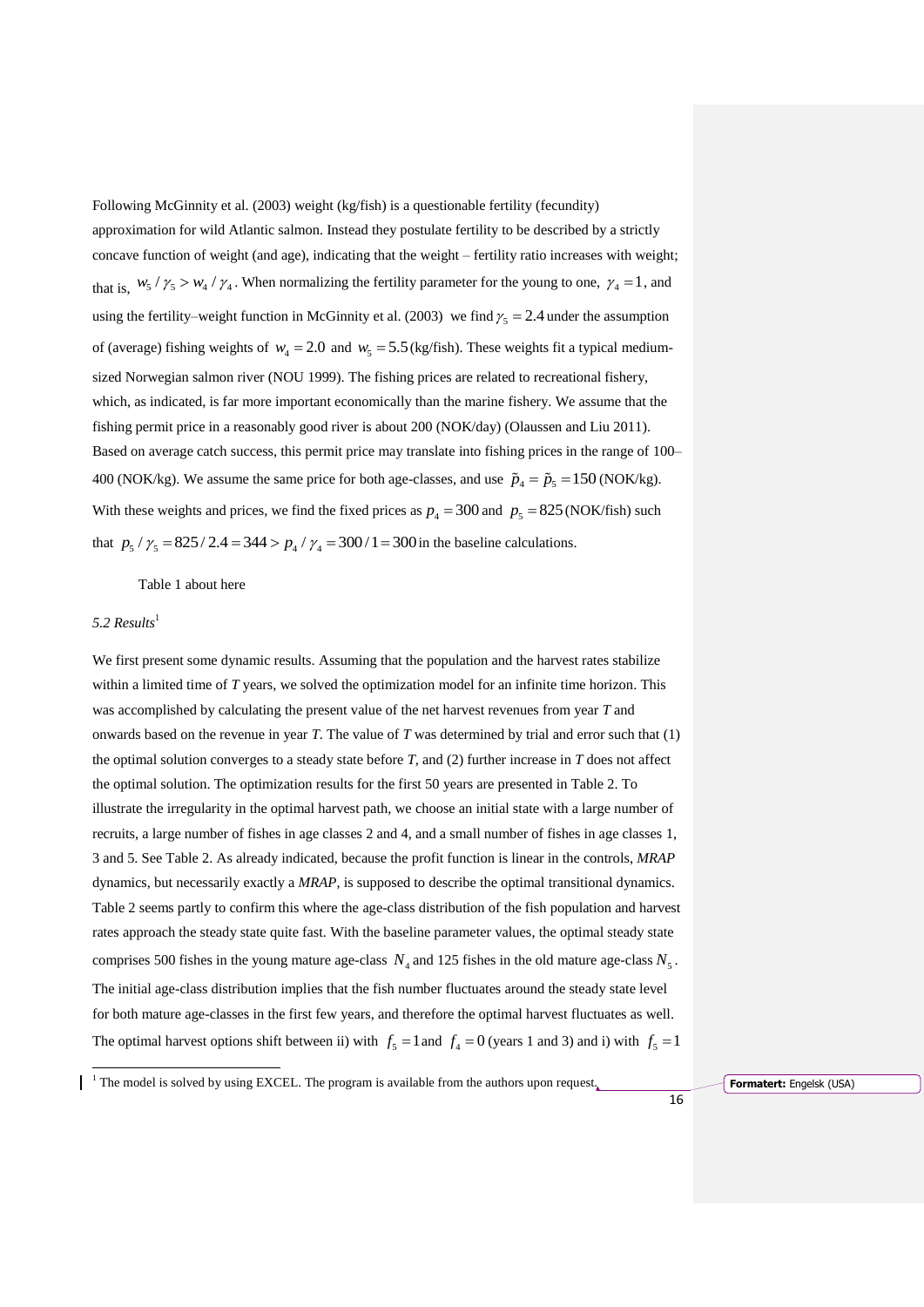and  $0 < f_4 < 1$  (years 0, 2 and 4). From year 5 and onwards, however, the fishing prevails with option ii).

#### Table 2 about here

It should be emphasized that at the optimal steady state with  $f_5 = 1$  and  $f_4 = 0$ , the benefit of the last fish harvested in the old mature age-class exceeds its cost of reduction in spawning population. On the other hand, the benefit of harvesting the first fish in the young mature age class is lower than its marginal cost (Eqs. 5 and 6), cf. also section 4.2. This explains why the harvest of the old mature ageclass is not sufficiently reduced to maintain the optimal steady state spawning population when the young mature age-class is understocked (see, e.g., years 1 and 3). Similarly, when the young mature age class is overstocked it is not optimal to harvest the young mature age-class to the optimal steady state spawning population (see, e.g., years 0, 2 and 4).

Table 3 presents the detailed optimal steady state results where the optimal harvest option ii) with  $f_5 = 1$  and  $f_4 = 0$  under the baseline parameter scenario in shown in row one. Increasing the interest rate to 5% ( $r = 0.05$ ), changes the solution to the more aggressive case i) with  $f_5 = 1$  and  $0 < f_4 < 1$ . This yields a smaller fish population, but also a slightly reduction in the harvest of the old mature fish population from 125 to 122 fishes. In contrast to this, a reduction of the interest rate to 1% changes the optimal solution to option iii) with  $0 < f<sub>5</sub> < 1$  and  $f<sub>4</sub> = 0$ . The lower harvest rate leads to a larger steady state fish population, but does not affect the quantity of the harvest which still counts 125 fishes.

#### Table 3 about here

Sensitivity analysis also demonstrates that an increase in the price of the old mature age-class does not change the optimal fishing from the baseline situation (row four). On the other hand, 10% reduction in the price of the old mature age class, from 825 to 742.5 (NOK/fish), makes it profitable to harvest some of the young mature fish in addition to harvest all the old fish. That is, we reach harvest option i) with  $f_5 = 1$  and  $0 < f_4 < 1$ . In row six in Table 3 the price of the old mature age class is reduced further to 720 (NOK/fish) such that the price-fecundity ratio becomes similar for both age-classes, i.e., iurther to 720 (NOK/fish) such that the price-fecundity ratio becomes similar for both age-classes, i.e.,  $p_5 / \gamma_5 = 720 / 2.4 = 300 = p_4 / \gamma_4 = 300 / 1 = 300$ . Harvest option vii) with multiple steady states is then reached, and all harvest rates satisfying  $f_5 = 1.02 - 0.83 f_4$  and  $0 \le f_i \le 1$  ( $a = 4.5$ ) are optimal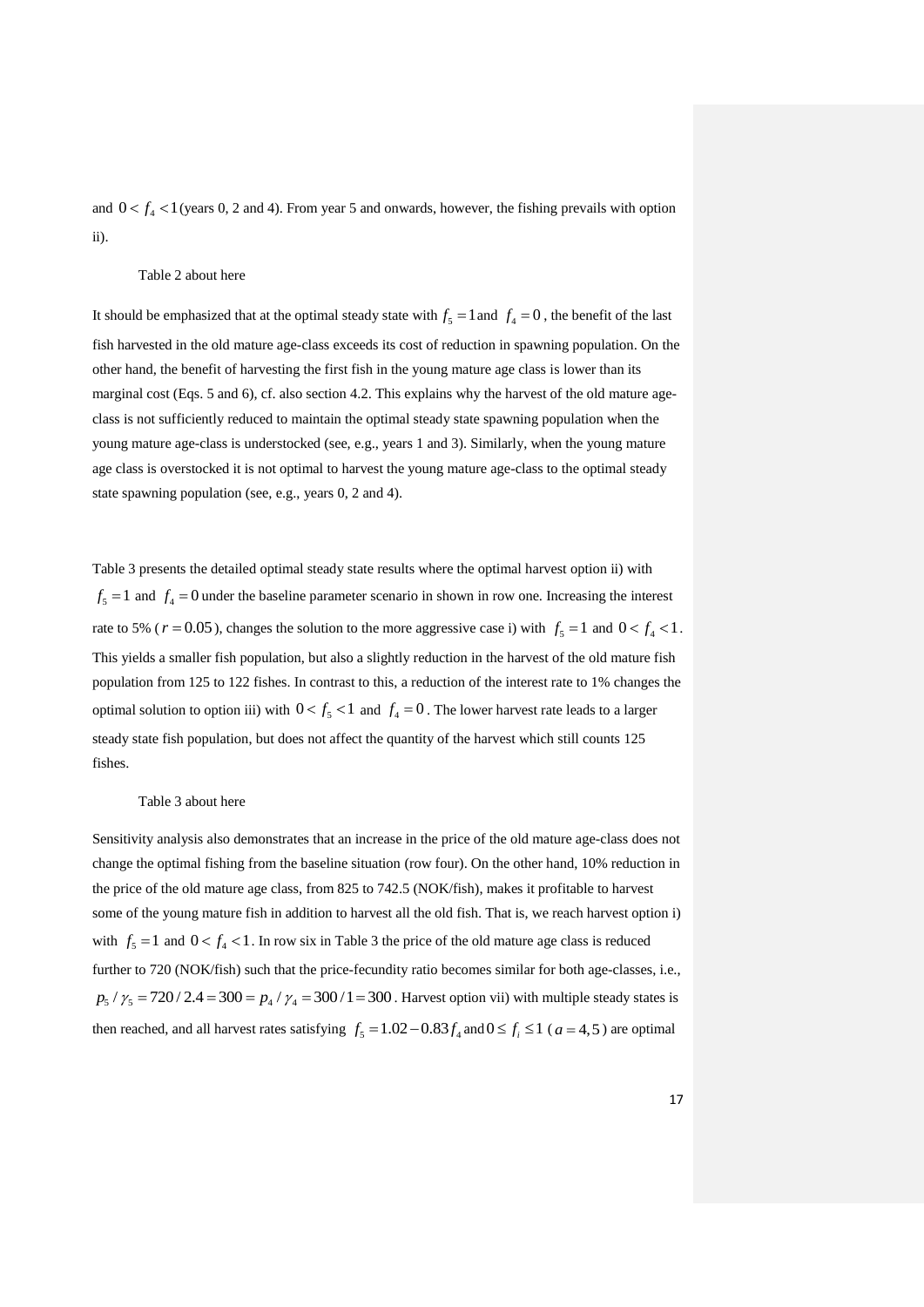(see section 4.1). After a further price reduction of the old mature age-class, exemplified by  $p_5 = 660$ (NOK/fish), we reach harvest option v) with  $f_5 = 0$  and  $f_4 = 1$  (last row).

The above sensitivity analysis is consistent with the theoretical analysis presented in section 4.1 and Figure 2 (see also the Appendix). For the given biological parameter values (Table 1), the critical interest rate  $r_2$  is slightly above 2 %. Accordingly, when the price-fecundity ratio is highest for the old mature age-class, the optimal fishing mortality is governed by option iii) with  $0 < f<sub>5</sub> < 1$  and  $f<sub>4</sub> = 0$ as long as the interest rate is lower than about 2 %. When the interest rate exceeds this critical level, the fishing mortality for the old mature age-class becomes fixed at its maximum level  $f_5 = 1$ , whereas the fishing rate for the young mature age-class depends on the interest rate and the relative price of the two age-classes.

For a further illustration of the effect of the interest rate and the relative price on the fishing mortality, we calculate the optimal spawning population associated with two different interest rates and a variety of prices for the old mature age-class. Only prices higher than  $p_5 = 720$  (NOK/fish) is considered such that the old mature age-class always has the highest price-fecundity ratio. We then find that the optimal steady state spawning population increases for the fixed interest rate 3 % because the young mature age-class fishing mortality decreases. See Figure 3. When  $p<sub>5</sub>$  reaches a certain level, the fishing mortality of the young mature age-class reduces to zero and harvest option ii) is reached, and the optimal spawning population is not affected by further price increase anymore. When the relative price is close to the relative fecundity for the two age classes, a higher interest rate exemplified by 5%, leads to a lower spawning population, implying that the fishing mortality for the young mature age class increases with the interest rate. When the relative price is sufficiently high, however, the optimal spawning population is not affected by the interest rate also in this case. These results confirm the behavior of the optimal steady state solution described in Figure 2 within the region where the interest rate is higher than the critical value  $r<sub>2</sub>$  and the price fecundity ratio is highest for the old mature ageclass.

Figure 3 about here.

### **6. Some extensions of the model**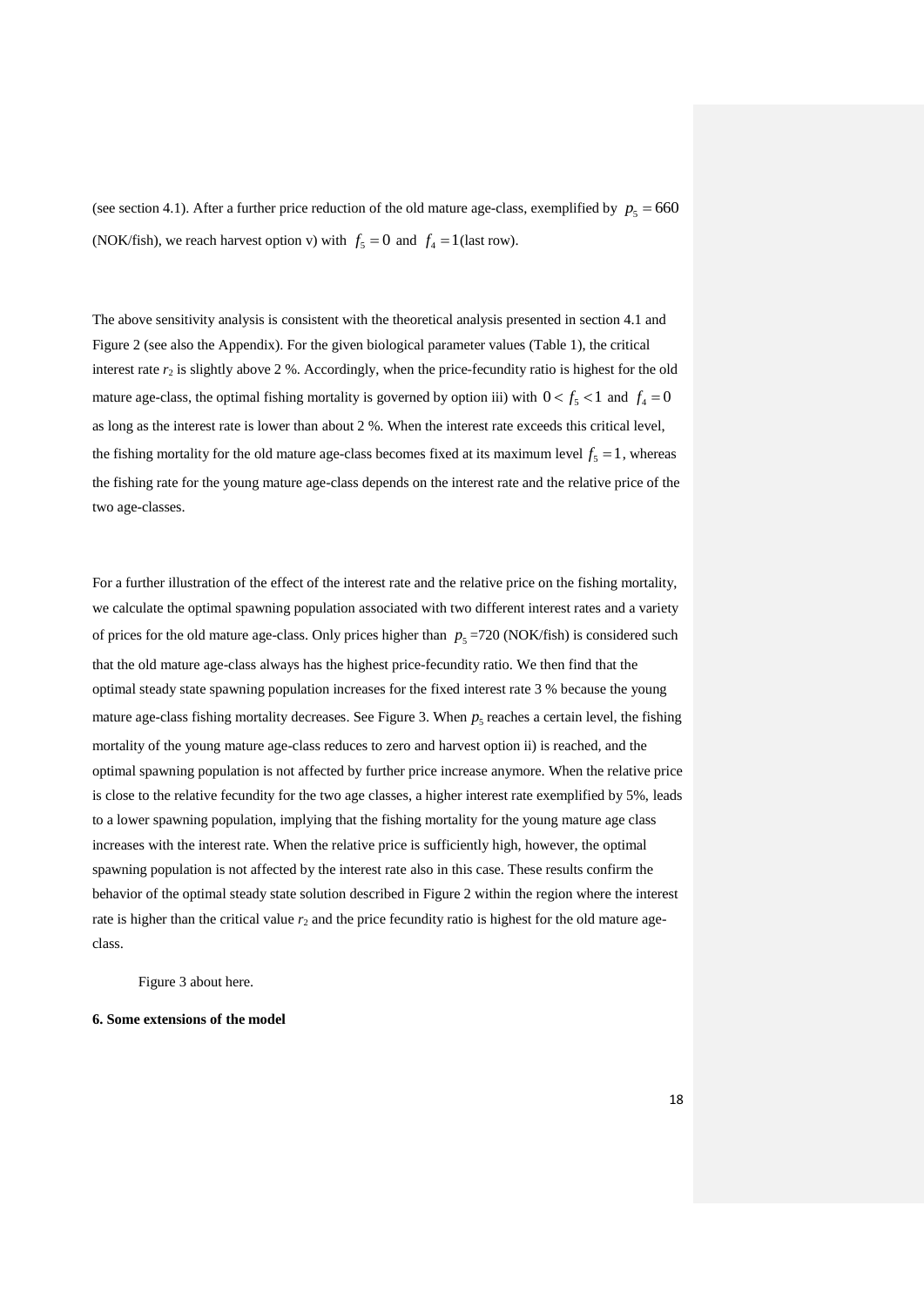In the above analysis we have assumed perfect fishing selectivity. We now relax this assumption, and consider non-selective fishing pattern with the same fishing mortality for both the young and old

harvestable age classes; that is, 
$$
f_{4,t} = f_{5,t} = f_t
$$
. The Lagrangian of this new *MEY* problem reads  
\n
$$
L = \sum_{t=0}^{\infty} \rho' \{ (p_4 \sigma N_{4,t} + p_5 N_{5,t}) f_t - \mu_{1,t+1} \rho [N_{1,t+1} - R((\gamma_4 \sigma N_{4,t} + \gamma_5 N_{5,t})(1 - f_t))] - \mu_{2,t+1} \rho (N_{2,t+1} - s_1 N_{1,t}) - \mu_{3,t+1} \rho (N_{3,t+1} - s_2 N_{2,t}) - \mu_{4,t+1} \rho (N_{4,t+1} - s_3 N_{3,t}) - \mu_{5,t+1} \rho (N_{5,t+1} - s_4 N_{4,t} (1 - \sigma)) \}
$$

The first order necessary control condition is now:  
\n
$$
\frac{\partial L}{\partial f_t} = \rho' [(p_4 \sigma N_{4,t} + p_5 N_{5,t}) - R'(B_t) \rho \mu_{1,t+1} (\gamma_4 \sigma N_{4,t} + \gamma_5 N_{5,t})] \leq 0; 0 \leq f_t \leq 1,
$$

 $t = 0, 1, 2...$ 

The necessary stock, or portfolio conditions, are Eqs. (7), (8) and (9) while

The necessary stock, or portfolio conditions, are Eqs. (7), (8) and (9) while  
\n(17) 
$$
\frac{\partial L}{\partial N_{4,t}} = \rho' [p_4 \sigma f_t + \rho \mu_{1,t+1} R'(B_t) \gamma_4 \sigma (1 - f_t) - \mu_{4,t} + \rho \mu_{5,t+1} s_4 (1 - \sigma)] = 0, \ t = 1, 2, 3...
$$

and

and  
\n(18) 
$$
\frac{\partial L}{\partial N_{5,t}} = \rho^t [p_5 f_t + \rho \mu_{1,t+1} R^t(B_t) \gamma_5 (1 - f_t) - \mu_{5,t}] = 0, \ t = 1, 2, 3...
$$

replace Eqs.  $(10)$  and  $(11)$ .

The control conditions (16) now indicate that the stock weighted marginal harvesting value should be equal to, below or above its marginal cost, now determined by the stock weighted discounted shadow value of the reduced number of fish in age-class 1 in the next period. Again, following the Kuhn-Tucker theorem, this condition holds as an equality with optimal fishing mortality  $0 < f_t < 1$  while the corner solutions now indicate no fishing at all, or fishing down the whole spawning population. The last option will lead to extinction, and can be optimal only when the interest rate is 'high'. Notice that our formulation of the non-selective fishing decision problem differs from the perfectly selective case only because of the restriction on the permissible fishing mortalities. Therefore, *MRAP* dynamics still remain optimal, and thus the fishing mortality should be determined such that the population approaches the optimal steady state as fast as possible. Notice also this outcome differs from what is found in the literature on age structured harvesting models with imperfect harvesting selectivity where cycles, or 'pulse harvesting', seem to be intrinsic feature (e.g., Tahvonen 2009). Unlike Tahvonen, and others, however, stock variables are not included in our control conditions. See also Naevdal et al. (2012).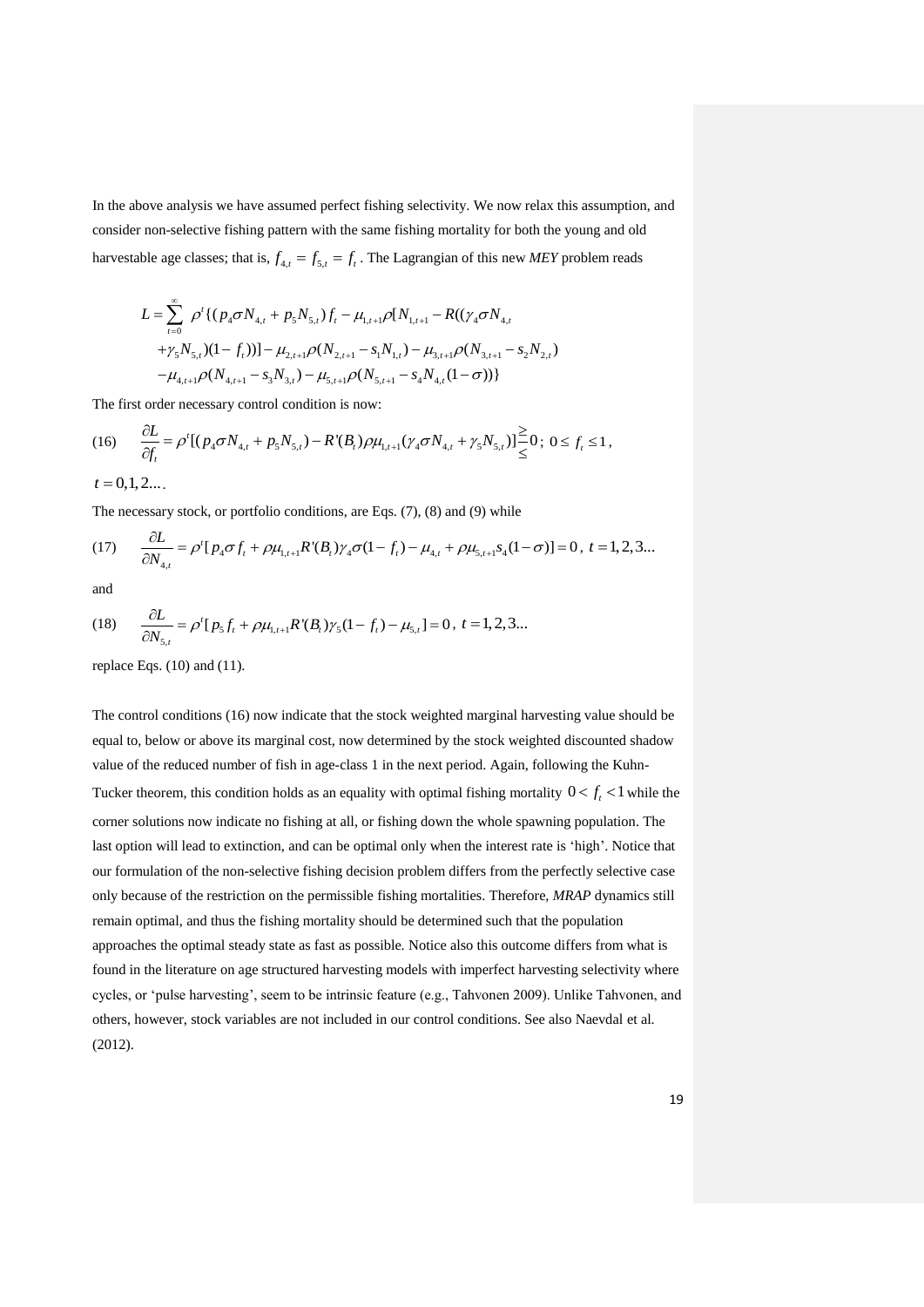The optimal steady state will generally differ from that of the perfect selectivity case, depending on the relative price-fecundity ratios for the two mature age classes. Considering steady state and ignoring  $f = 0$  which not can be optimal, the control condition must hold as an equality. Condition (16) reads then:

(19)  $(p_4 \sigma N_4 + p_5 N_5) = R'(B) \rho \mu_1 (\gamma_4 \sigma N_4 + \gamma_5 N_5),$ 

and where the optimal spawning population is:

(20) 
$$
B = [\gamma_4 \sigma N_4 + \gamma_5 N_5](1 - f),
$$

and the shadow price for age-class 1 derived from Eqs.  $(7) - (9)$ ,  $(17)$  and  $(18)$  reads:

and the shadow price for age-class 1 derived from Eqs. (7) – (9), (17) and (18) reads:  
\n(21) 
$$
\mu_1 = s\rho^3 \{p_4 \sigma f + R'(B)\gamma_4 \sigma (1-f)\rho \mu_1 + s_4(1-\sigma)\rho [p_5 f + R'(B)\gamma_5(1-f)\rho \mu_1] \}.
$$

Eqs. (19) - (21) together with Eqs. (12) and (13) enable us to determine the optimal steady state with non-selective fishing.

If the price-fecundity ratio for the two mature age-classes are equal,  $p_5 / \gamma_5 = p_4 / \gamma_4$ , it is easy to prove that the optimal steady state population with non-selective fishing is the same as in the perfectly

selective fishing case. The optimal harvest rate becomes then  
\n
$$
f = 1 - \frac{\gamma_4 \sigma (1 - f_4) + \gamma_5 s_4 (1 - \sigma)(1 - f_5)}{\gamma_4 \sigma + \gamma_5 s_4 (1 - \sigma)}
$$
 where  $f_4$  and  $f_5$  are the optimal age specific steady state

harvest rates under perfectly selective fishing. In this case, as explained above (section 4), it does not matter which age-class is harvested as long as the total harvest is kept at the optimal level. Therefore, the constraint that the harvest rates for the two mature age-classes should be equal implied by nonselective fishing, will not affect the optimal solution.

On the other hand, when the price-fecundity ratio is different, i.e., when  $p_5 / \gamma_5 \neq p_4 / \gamma_4$ , the optimal harvest rate differs between the two mature age-classes under perfectly selective fishing. The uniform harvesting pattern in non-selective fishing then obviously gives an economic loss compared to the selective harvesting scheme. We may also suspect that the harvesting pressure increases and the stock sizes and the spawning biomass reduce compared to the selective harvesting scheme in steady state. However, analytical comparisons of the optimal steady state associated with the two fishing schemes are difficult. Instead, we made the comparison numerically using the example described in numerical Section 5. The results (see Table 4) show that with different price-fecundity ratio, non-selective fishing leads to a lower optimal steady spawning population. The difference seems more sensitive to shifts in the interest rate than in price changes. With respect to the present value harvest benefits, we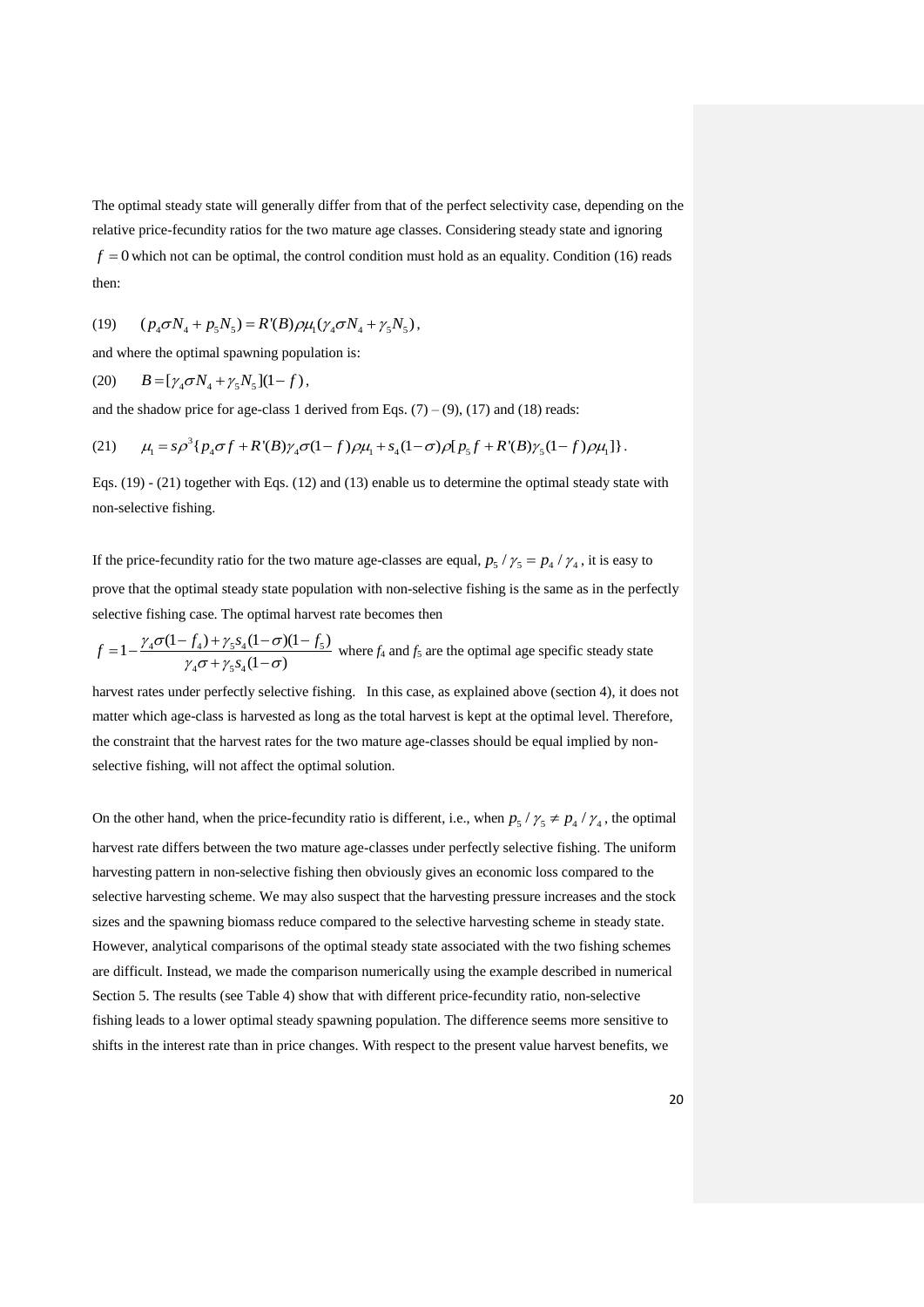find that the gain from selective fishing increases as the discount rate decreases and when the difference in price-fecundity ratio between the two mature age-classes increases.

## Table 4 about here

Our assumption of constant marginal willingness to pay for fishing may also be questioned. With still no 'quality effect' present, but assuming decreasing marginal willingness to pay as indicated by the concave function  $U(Y_t)$ , the current utility may be written as

 $U_t = U(Y_t) = U(p_4 \sigma N_{4,t} f_{4,t} + p_5 N_{5,t} f_{5,t})$  when again having perfect fishing selectivity. The control conditions now read:

conditions now read:  
\n(22) 
$$
\frac{\partial L}{\partial f_{4,t}} = \rho^t \sigma N_{4,t} [U'(Y_t) p_4 - \gamma_4 R'(B_t) \rho \mu_{1,t+1}] \leq 0; 0 \leq f_{4,t} \leq 1, t = 0,1,2...
$$

and

and  
(23) 
$$
\frac{\partial L}{\partial f_{5,t}} = \rho^t N_{5,t} (U'(Y_t) p_5 - \gamma_5 R'(B_t) \rho \mu_{1,t+1}) \leq 0; \ 0 \leq f_{5,t} \leq 1, \ t = 0, 1, 2... .
$$

It is easily recognized that these conditions can be given more or less the same interpretation as conditions (5) and (6). Therefore, when again assuming higher marginal gain – loss ratio for the old age-class,  $p_5 / \gamma_5 > p_4 / \gamma_4$ , we find that the harvesting of the old age-class also now should be prioritized with fishing mortalities described by the above possibilities i), ii) and iii) (section three). However, because of the decreasing marginal benefit, we may suspect that the optimal harvesting policy may be less aggressive than in the linear benefit situation.

Alternatively, we may assume that the utility of the age classes is additive such that the current benefit Alternatively, we may assume that the utility of the age classes is additive such that the current may be written as  $U_t = U_4 (p_4 \sigma N_{4,t} f_{4,t}) + U_5 (p_5 N_{5,t} f_{5,t})$  with  $U_a(.)$ ,  $a = 4.5$ , as concave functions. Under this benefit assumption, we find that the ratio  $U'_5$ .)  $p_5 / \gamma_5$  versus  $U'_4$ .)  $p_4 / \gamma_4$ steers the optimal fishing priority. Therefore, the stock sizes now influence whether fishing of the old or young mature class should be prioritized. To demonstrate analytically how these stock effects work are not considered further here.

#### **7. Concluding remarks**

In this paper, we have studied the maximum economic yield management of an age-structured wild Atlantic salmon (*Salmo salar*) population with two spawning and harvestable age classes. Under our basic assumption of perfect fishing selectivity and constant marginal willingness to pay for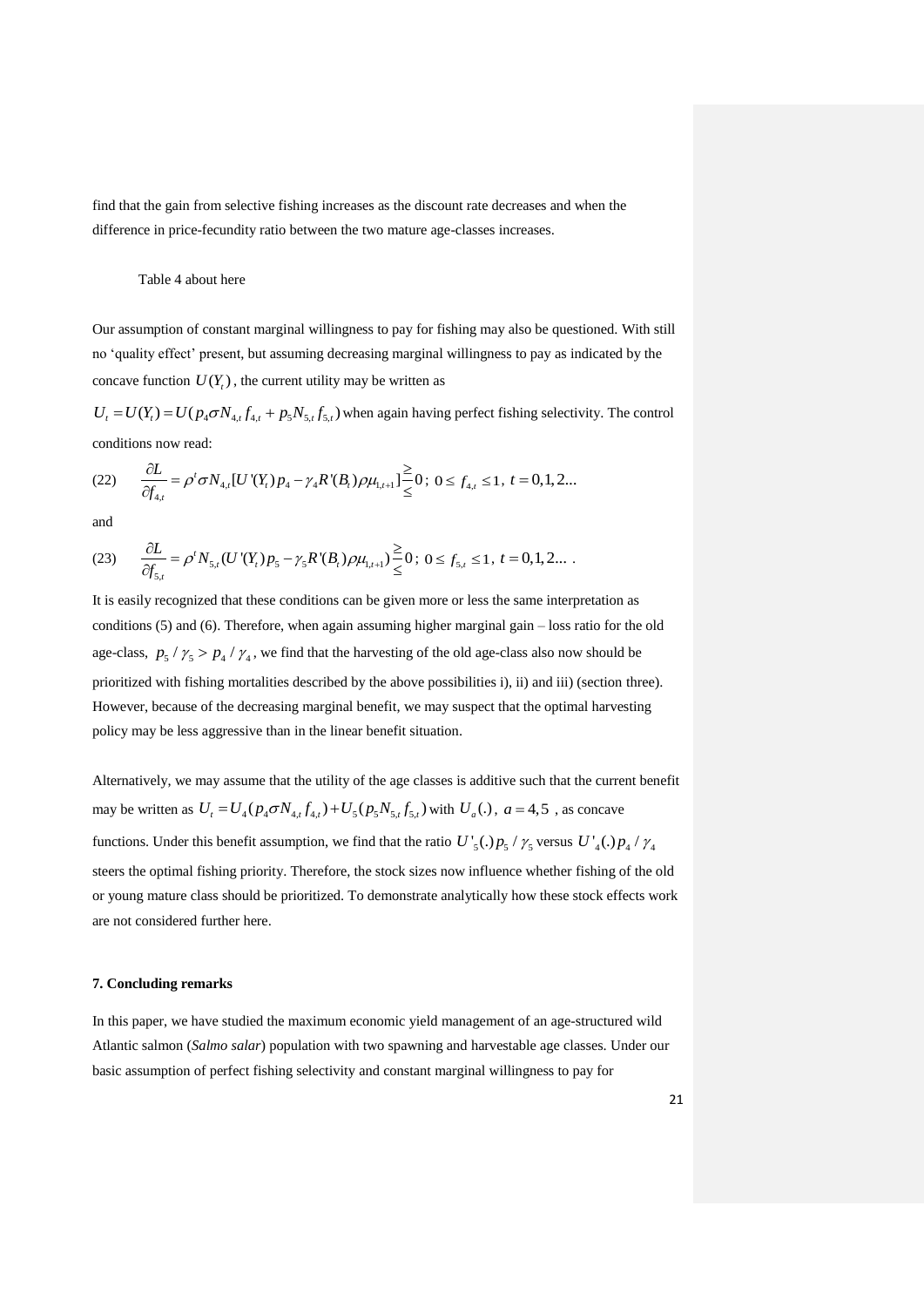recreational fishing, the main finding is that the price – fertility ratio difference between the two harvestable age-classes is instrumental in determining the optimal fishing strategy. This outcome differs from Reed (1980) and Skonhoft et al. (2012) who found that price, or weight, together with natural mortality were the decisive factors. Thus, both economy and biology play a role also in these studies as well, but the importance of the biological factors is different. The reason for this discrepancy is the different biological characteristics of the fish stocks, as the mature salmon die after spawning in our model, whereas a fixed fraction of the spawning fish survive and enter older age classes in the Reed and Skonhoft et al. 'cod' model. Our analysis and findings are based on the Atlantic salmon, but the results will also apply to, e.g., the various Pacific salmon stocks, which also die after spawning.

Given that the weight -fecundity ratio increases with weight (and age) (McGinnity et al. 2003), and also that the price -fecundity increases with age, we find that the optimal fishing mortality will be highest for the old mature age-class. We further find that three possible optimal harvest options are possible, and where the various steady state options are related to the size of the interest rate and the relative harvesting price. While higher interest rate leads to either unchanged or increased exploitation pressure, we find that higher price of the old mature age-class actually may reduce the harvesting pressure and hence increase the size of the spawning population. This finding is different from the standard biomass model (e.g., Clark 1990). However, notice that no stock dependent harvesting costs are included in our model. In our model, it is the relative price between the two harvestable age-classes that is of importance. The model is illustrated numerically where some irregularities in the optimal transitional harvesting pattern during the first few years are observed when we start with a skewed initial age distribution of the salmon population. After this transitional period the age-class distribution of the fish population and harvest rates approach the steady state quite fast.

We have assumed perfect fishing selectivity in the basic version of the model, but in real life there is no such thing. We have therefore considered the non-selective, or uniform, fishing pattern as well. The optimal fishing policy is characterized, and the economic loss compared to the perfect selectivity situation is illustrated numerically. We find that the economic loss ranges from 0 to about 14 %, depending on the discount rate and the relative price-fecundity ratio of the two mature age-classes. While it is difficult to select between harvesting old and young mature fish, it can in a river recreational fishery be influenced by several factors. It includes regulation of the fishing gear, but possibly more effectively through seasonal regulation. Catch and release policy with properly designed size limits may also be an option. Seasonal regulation will affect fishing selectivity because young mature and old mature salmon to some extent migrate back to the parent river sequentially, with the broad pattern being that the young mature return before the old (see, e.g., NOU 1999). Hence,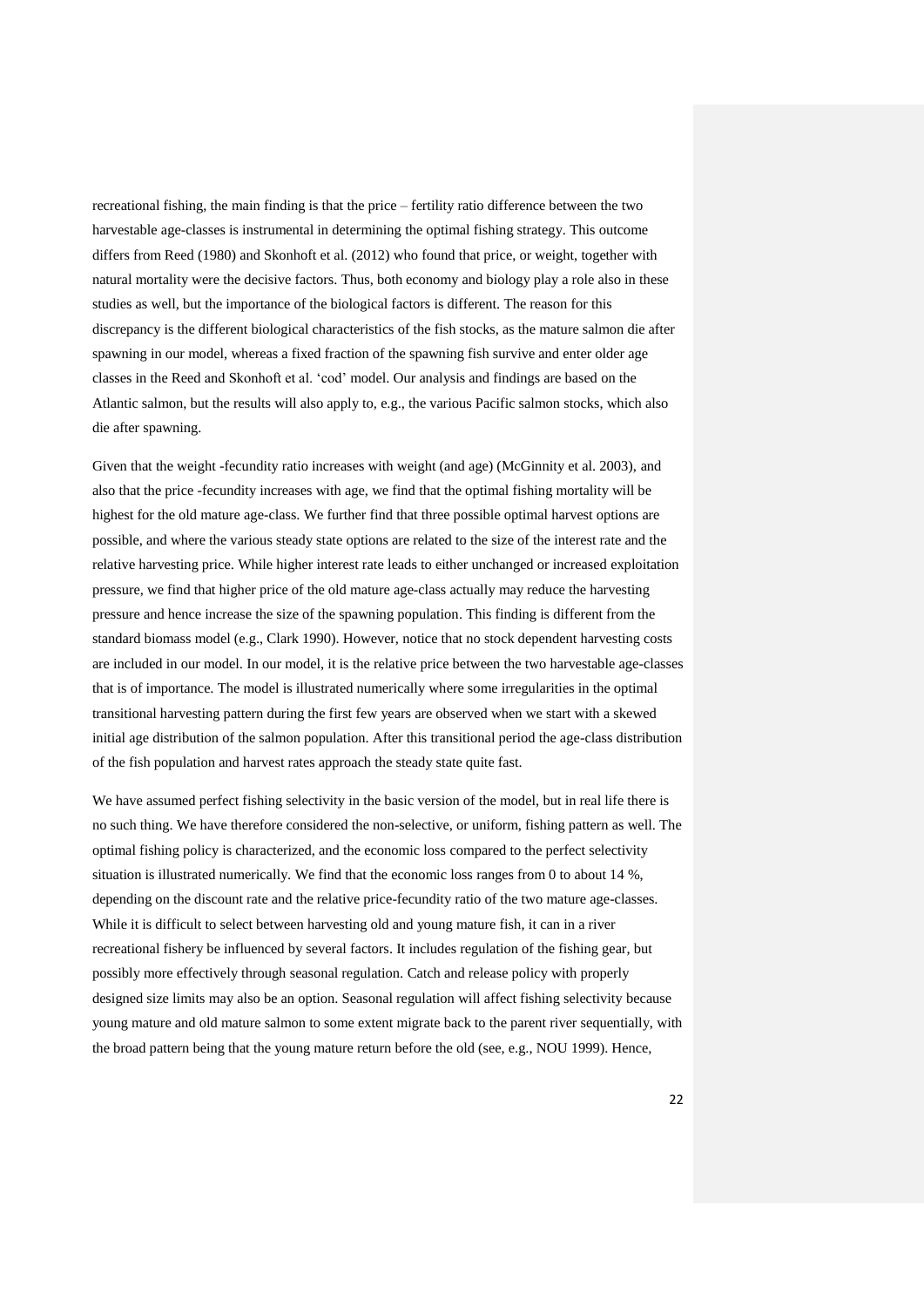seasonal regulations combined with e.g., age-class targeted catch and release policy, are possible ways to more efficiently target the Atlantic salmon fish stock.

## **References**

Clark, C. 1990. Mathematical Bioeconomics. John Wiley Intersicience, New York

Diekert, F., D. Hjermann, E. Naevdal and N. C. Stenseth 2010. Non-cooperative exploitation of multicohort fisheries, the role of gear selectivity in the north-east arctic cod fishery. Resource and Energy Economics 32: 78-92

Getz, W. and R. Haight 1988. Population Harvesting. Princeton University Press, Princeton

Groot, G. and L. Margolis (eds.) 1991. Pacific salmon life histories. UBC press, Vancouver

Hansen, L. P. , B. Jonsson and N. Jonsson 1996. Overvåking av laks fra Imsa og Drammenselva (in Norwegian). NINA Oppdragsmelding 401, Trondheim

Hindar, K., I. Flemming, P. McGinnity and O. Diserud 2006. Genetic and ecological effects of farmed salmon on native salmon: modeling from experimental results. ICES Journal of Marine Science 63: 1234-1247

Kulmala, S., M. Laukkanen and C. Michielsens 2008. Reconciling economic and biological modelling of a migratory fish stock: Optimal management of the Atlantic salmon fshery in the Baltic Sea. Ecological Economics 64: 716-728

Laukkanen, M. 2001. A bioeconomic analysis of the Northern Baltic salmon fishery. Environmental and Resource Economics 188: 293-315

Liu, Y., O. Diserud, K. Hindar and A. Skonhoft 2013. An ecological – economic model of biological interaction between wild and farmed salmon. Fish and Fisheries 14: 158-173

McConnel, K. and J. Sutinen 1979. Bioeconomic models of marine recreational fishing. Journal of Environmental Economics and Management 6: 127-139

McGinnity, P. et al. 2003. Fitness reduction and potential extinction of wild populations of Atlantic salmon, *Salma salar*, as a result of interactions with escaped farm salmon. Proceedings of the Royal Society B 270: 2443-2450

Mills, D. 1989. Ecology and management of Atlantic salmon. Chapman and Hall, New York

Naevdal, E., J. O. Olaussen and A. Skonhoft 2012. A bioeconomic model of trophy hunting. Ecological Economics 73: 194 - 205

NASCO 2004. Report on the activities of the North Atlantic salmon conservation organization. 2002- 2003. [\(www.nasco.int\)](http://www.nasco.int/)

NOU 1999. Til laks åt alle kan ingen gjera? (in Norwegian) Norges Offentlige utredninger1999:9, Oslo.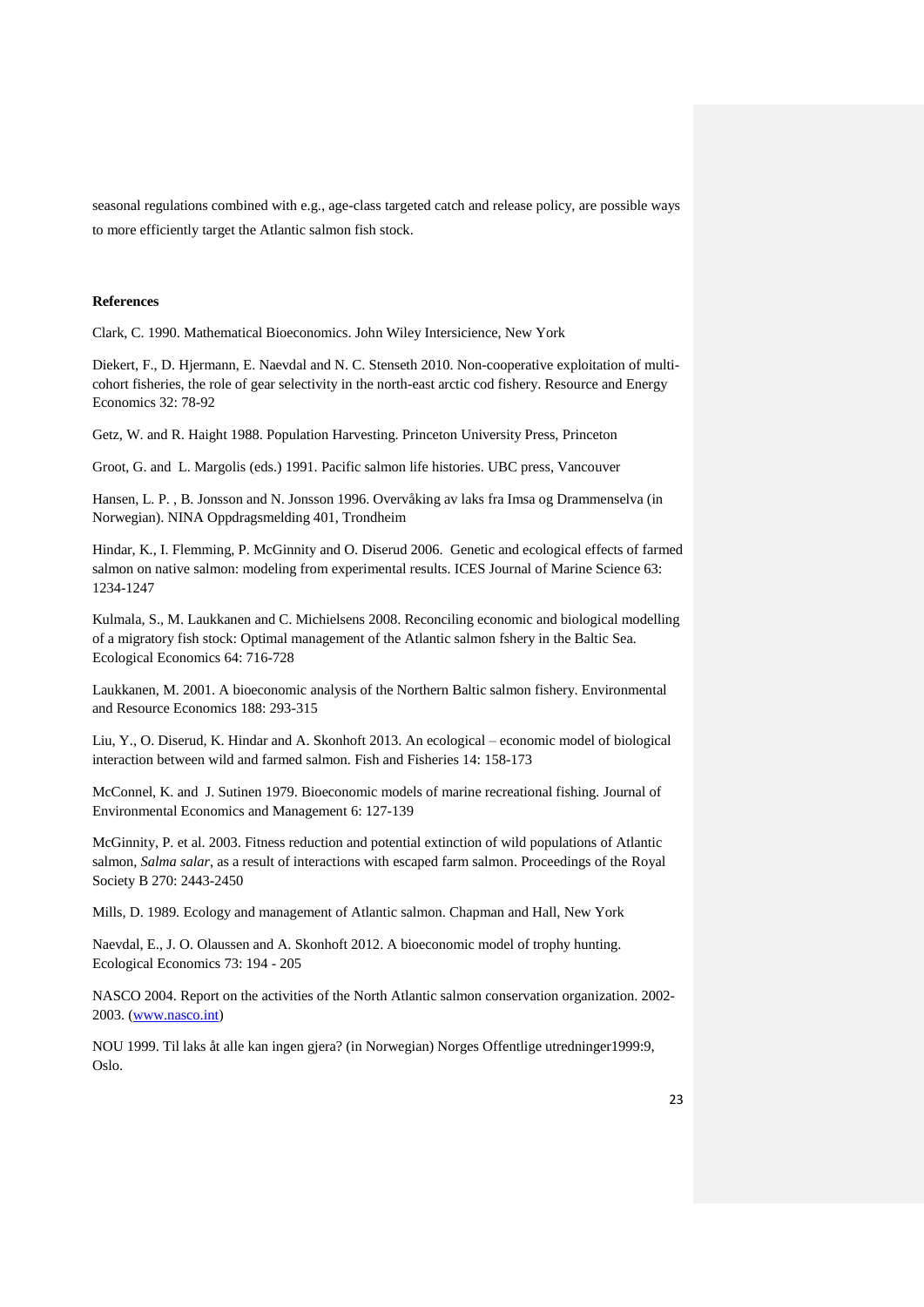Olaussen, J. O. and Y. Liu 2011. On the willingness to pay for recreational fishing – escaped farmed versus wild Atlantic salmon. Aquaculture Economics and Management 15:245-261

Olaussen, J.O. and A. Skonhoft 2008. A bioeconomic analysis of a wild Atlantic salmon recreational fishery. Marine Resource Economics 23: 119- 139

Quaas, M., T. Requate, K. Ruckes, A. Skonhoft, N. Vestergaard and R. Voss 2013. Incentives for management of age-structured fish populations. Resource and Energy Economics 35: 113-134

Reed, W. J. 1980. Optimum age-specific harvesting in a nonlinear population model. Biometrics 36: 579–593.

Routledge, R. 2001. Mixed-stock vs. terminal fisheries: A bioeconomic model. Natural Resource Modeling 14: 523-539

Skonhoft, A., N. Vestergaard and M. Quaas 2012. Optimal harvest in an age structured model with different fishing selectivity. Environment and Resource Economics 51:525-544

Tahvonen, O. 2009. Economics of harvesting age structured fish populations. Journal of Environmental Economics and Management 58: 281-269

Verspoor, E., L. Stradmeyer and J. Nielsen (eds.) 2003. The Atlantic Salmon. Genetics, Conservation and Management. Blackwell Publishing, New York

#### **Appendix**

## **The effects of prices and interest rate**

In section 4.1 the impacts of interest rate and the relative price on the optimal steady-state population and harvest is discussed. In what follows, a formal analysis of these impacts is presented. For this purpose we need an explicit expression of the shadow price of the fish stock in age-class 1. Solving

Eq. (15) for 
$$
\mu_1
$$
 and using the definition of  $\rho = 1/(1+r)$ , yields:  
\n(A1) 
$$
\mu_1 = \frac{s[(1+r)\sigma f_4 p_4 + s_4(1-\sigma) p_5 f_5]}{(1+r)^4 - sR'(B)[\sigma \gamma_4(1-f_4) + (1-\sigma) \gamma_5 s_4(1-f_5)/(1+r)]}.
$$

*Situation 1:*  $p_5 / \gamma_5 > p_4 / \gamma_4$  and harvest of the old mature age-class is more profitable

We first consider harvest option ii) with  $f_5 = 1$  and  $f_4 = 0$ . The associated steady state population is then described by  $B = \gamma_4 \sigma N_4 \equiv \overline{B}$  and  $N_4 = sR(\overline{B}) \equiv \overline{N}_4$ . Substitution of  $f_5 = 1$  and  $f_4 = 0$  into (A1)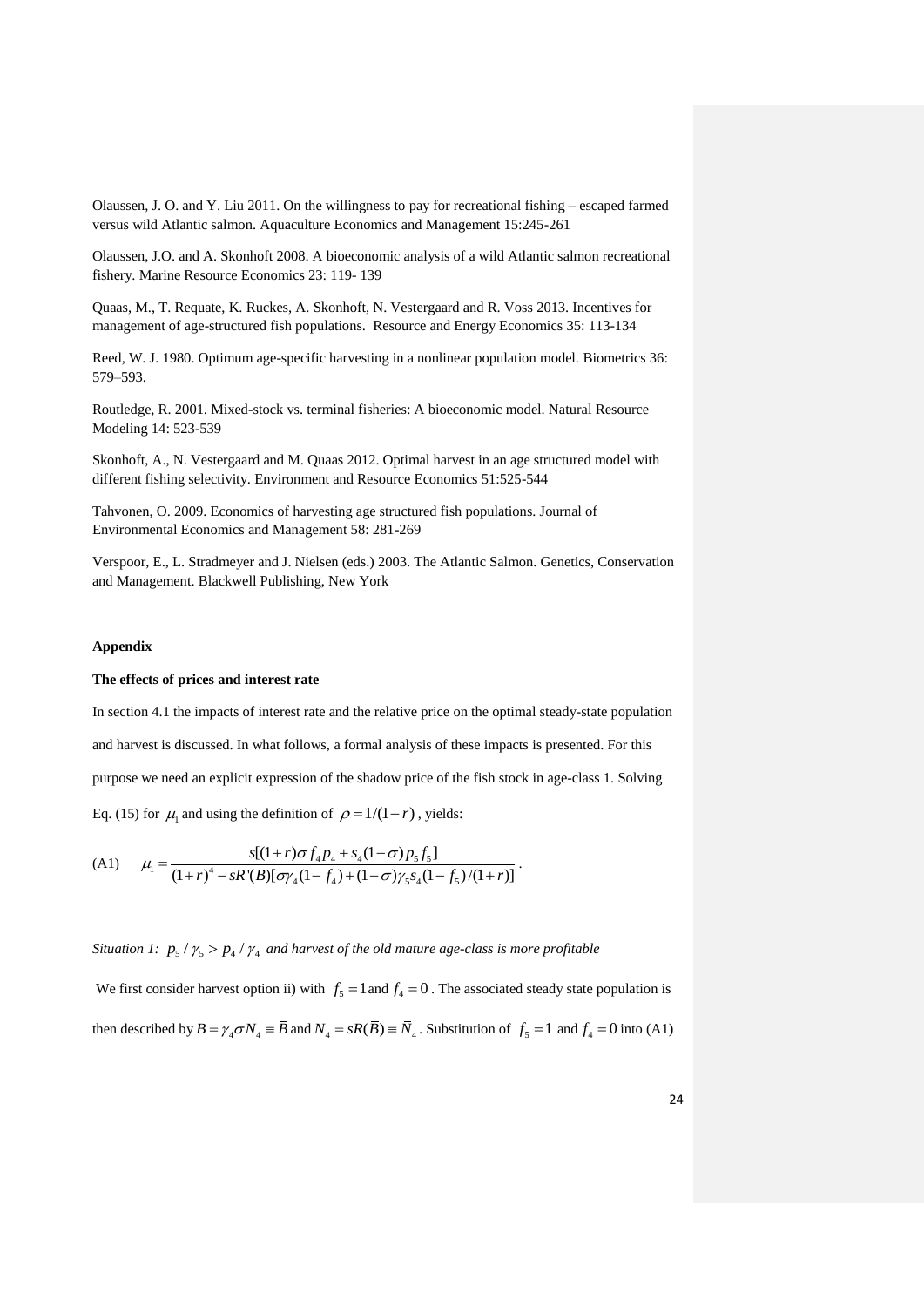yields  $\mu_1 = \frac{ss_4(1-\sigma)p_5}{(1+r)^4 - s\sigma\gamma_4 R}$  $(1 - \sigma)$  $\frac{4}{(1+r)^4 - s\sigma\gamma_4 R'(\overline{B})}$  $ss_{4}(1-\sigma)p_{\frac{3}{2}}$  $\mu_1 = \frac{ss_4(1-\sigma)p_5}{(1+r)^4 - s\sigma\gamma_4 R'(\overline{B})}$  $=\frac{ss_4(1-\sigma)p_5}{(1+r)^4 - s\sigma\gamma_4 R'(\overline{B})}$ . The partial derivatives of the Lagrangian  $\partial L/\partial f_4$  and  $\partial L/\partial f_5$ ,

evaluated at  $f_5 = 1$  and  $f_4 = 0$ , are:

evaluated at 
$$
f_5 = 1
$$
 and  $f_4 = 0$ , are:  
\n
$$
\frac{\partial L}{\partial f_4} = \sigma \overline{N}_4 [p_4 - \gamma_4 R'(\overline{B}) \rho \frac{ss_4 (1-\sigma) p_5}{(1+r)^4 - s \sigma \gamma_4 R'(\overline{B})}]
$$
\n(A2)  
\n
$$
= \frac{\sigma \overline{N}_4 [s \sigma \gamma_4 (1+r) p_4 + \gamma_4 ss_4 (1-\sigma) p_5]}{(1+r)^5 - s \sigma \gamma_4 R'(\overline{B}) (1+r)} [\frac{p_4 (1+r)^5}{s \sigma \gamma_4 (1+r) p_4 + \gamma_4 ss_4 (1-\sigma) p_5} - R'(\overline{B})]
$$

and

and  
\n
$$
\frac{\partial L}{\partial f_5} = s_4 (1 - \sigma) \overline{N}_4 [p_5 - \gamma_5 \rho R'(\overline{B}) \frac{ss_4 (1 - \sigma) p_5}{(1 + r)^4 - s \sigma \gamma_4 R'(\overline{B})}]
$$
\n
$$
= \frac{s_4 (1 - \sigma) \overline{N}_4 p_5 [s \sigma (1 + r) \gamma_4 + ss_4 (1 - \sigma) \gamma_5]}{(1 + r)^5 - s \sigma \gamma_4 R'(\overline{B}) (1 + r)} [\frac{(1 + r)^5}{s \sigma (1 + r) \gamma_4 + ss_4 (1 - \sigma) \gamma_5} - R'(\overline{B})]
$$

The conditions for harvest option  $f_5 = 1$  and  $f_4 = 0$  to be optimal are  $\partial L / \partial f_4 \le 0$  and  $\partial L / \partial f_5 \ge 0$ . Under our assumption that  $R(B)$  is increasing and concave (Beverton – Holt recruitment function), we have  $\overline{N}_4 > sR'(\overline{B})\overline{B}$ , which means that  $sR'(\overline{B})\gamma_4\sigma < 1$  and hence  $(1+r)^5 - s\sigma\gamma_4 R'(\overline{B})(1+r) > 0$ . Therefore, the optimality conditions  $\partial L/\partial f_4 \leq 0$  and  $\partial L/\partial f_5 \geq 0$ 

are equivalent to:

(A4) 
$$
R'(\overline{B}) \ge \frac{(1+r)^5}{s\sigma(1+r)\gamma_4 + ss_4(1-\sigma)\gamma_4(p_5/p_4)}
$$

and

$$
(A5) \qquad R'(\overline{B}) \leq \frac{\left(1+r\right)^5}{s\sigma(1+r)\gamma_4 + ss_4(1-\sigma)\gamma_5}.
$$

Let  $r_1$  be the interest rate where  $\partial L / \partial f_4 = 0$  (evaluated at  $f_5 = 1$  and  $f_4 = 0$ ); that is,

(A6) 
$$
\frac{(1+r_1)^5}{s\sigma(1+r_1)\gamma_4 + ss_4(1-\sigma)\gamma_4(p_5/p_4)} = R'(\overline{B}).
$$

25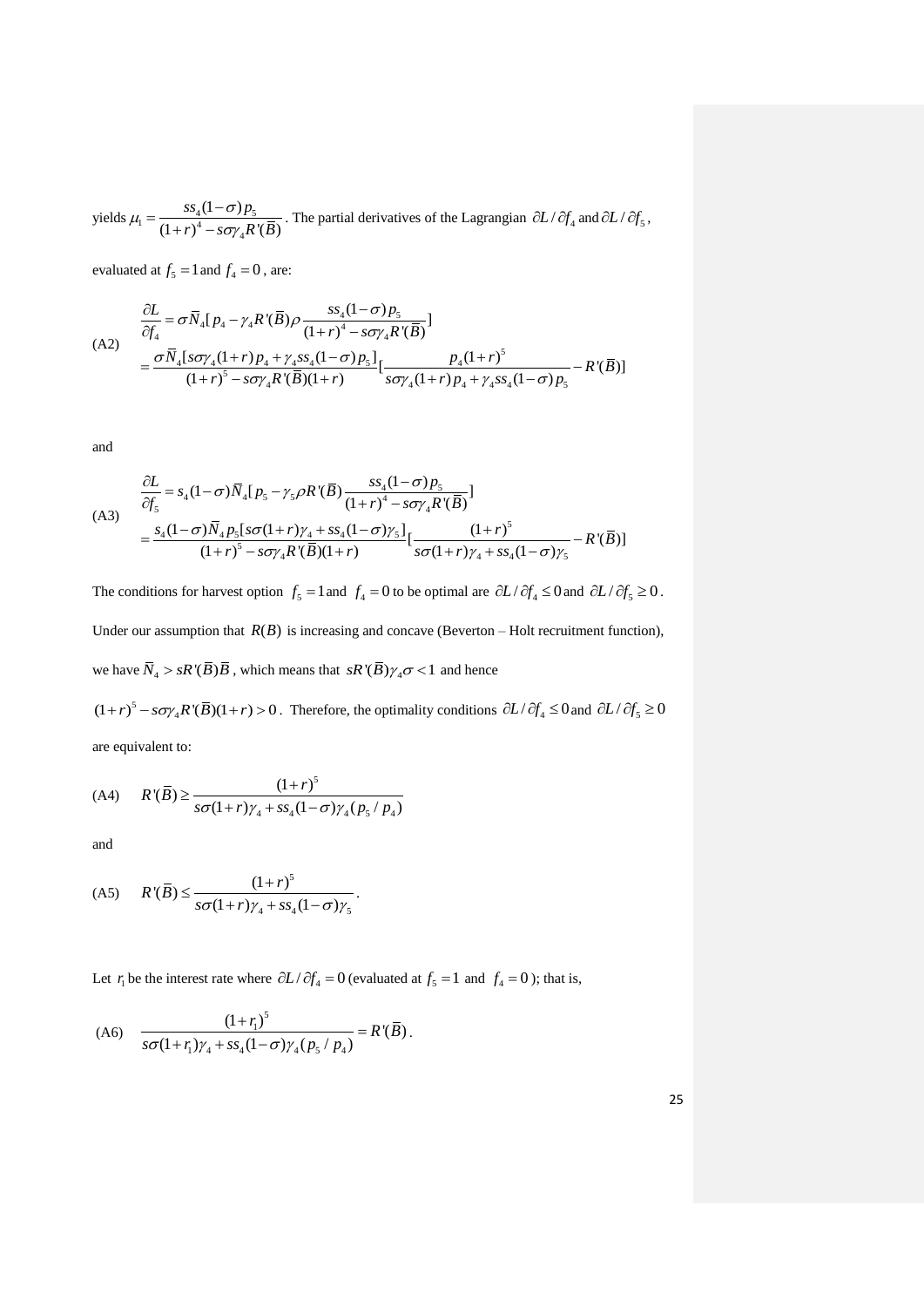Let  $r_2$  be the interest rate where  $\partial L / \partial f_5 = 0$  (evaluated at  $f_5 = 1$  and  $f_4 = 0$ ), i.e.,

(A7) 
$$
\frac{(1+r_2)^5}{s\sigma(1+r_2)\gamma_4 + ss_4(1-\sigma)\gamma_5} = R'(\overline{B})
$$

From (A6) and (A7) we know that  $r_1 = r_2$  when  $\gamma_4(p_5 / p_4) = \gamma_5$ , or  $p_5 / \gamma_5 = p_4 / \gamma_4$ . Furthermore,  $r_2$ is determined solely by the biological parameters, whereas  $r_i$  depends on the relative price of the two mature age-classes. If we define  $\alpha = p_s / p_4$  and differentiate both sides of equation (A6), we find

.

$$
\frac{\partial r_1}{\partial \alpha} = \frac{(1+r_1)s_4(1-\sigma)}{5s_4(1-\sigma)\alpha + 4\sigma(1+r_1)} > 0
$$
. Thus,  $r_1$  increase as  $p_5 / p_4$  increases from  $\gamma_5 / \gamma_4$ . Note that the

RHS of inequalities (A4) and (A5) increase with *r*. Therefore, conditions (A4) and (A5) are satisfied when  $r_2 \le r \le r_1$ .

When 
$$
r < r_2
$$
, 
$$
\frac{(1+r)^5}{s\sigma(1+r)\gamma_4 + ss_4(1-\sigma)\gamma_5} < \frac{(1+r_2)^5}{s\sigma(1+r_2)\gamma_4 + ss_4(1-\sigma)\gamma_5} = R'(\overline{B})
$$
. From (A3) we

know that  $\partial L / \partial f_5 < 0$  at  $f_5 = 1$  and  $f_4 = 0$  when  $r < r_2$ . Accordingly, the optimal harvest option is iii) with  $0 < f_5 < 1$  and  $f_4 = 0$  when  $r < r_2$ . The optimal value of  $f_5$  should then satisfy  $p_5 = \gamma_5 R'(B) \rho \mu_1$  (control condition 6), which together with  $f_4 = 0$  imply<br>  $\mu_1 = s \rho^3 \{R'(B) \gamma_4 \sigma \rho \mu_1 + s_4 (1 - \sigma) \rho [p_5 f_5 + R'(B) \gamma_5 (1 - f_5) \rho \mu_1] \}$ 3  $I_1 = s\rho^3 \{R'(B)\gamma_4\sigma\rho\mu_1 + s_4(1-\sigma)\rho[p_5f_5 + R'(B)\gamma_5(1-f_5)\rho\mu_1\}$  ${R'(B)\rho\mu_1}$  (control condition 6), which together with  $f_4 = 0$ <br>{ $R'(B)\gamma_4\sigma\rho\mu_1 + s_4(1-\sigma)\rho[p_5f_5 + R'(B)\gamma_5(1-f_5)\rho\mu_1]$ }  $\gamma_5 R'(B)\rho\mu_1$  (control condition 6), which together with<br>  $s\rho^3 \{R'(B)\gamma_4\sigma\rho\mu_1 + s_4(1-\sigma)\rho[p_5f_5 + R'(B)\gamma_5(1-f_5f_5 +B'(B)\gamma_5)]\}$ =  $\gamma_5 R'(B)\rho\mu_1$  (control condition 6), which together with  $f_4 = 0$ <br>=  $s\rho^3 \{R'(B)\gamma_4\sigma\rho\mu_1 + s_4(1-\sigma)\rho[p_5f_5 + R'(B)\gamma_5(1-f_5)\rho\mu_1]\}$ 

.

$$
\mu_1 = s\rho^3 \{ R'(B) \gamma_4 \sigma \rho \mu_1 + s_4 (1 - \sigma) \rho [p_5 f_5 + R'(B) \gamma_5 (1 - f_5) \rho \mu_5] \n= s\rho^3 \{ \gamma_4 \sigma p_5 / \gamma_5 + s_4 (1 - \sigma) \rho p_5 \}
$$

Substitution into 
$$
\partial L / \partial f_5 = 0
$$
 yields then:  
\n(A8)  $R'(\gamma_4 \sigma N_4 + \gamma_5 s_4 (1 - \sigma) N_4 (1 - f_5)) = \frac{1}{s \rho^4 {\gamma_4 \sigma + s_4 (1 - \sigma) \rho \gamma_5}}$ 

where

(A9) 
$$
N_4 = sR(\gamma_4 \sigma N_4 + \gamma_5 s_4 (1 - \sigma) N_4 (1 - f_5)).
$$

From these two equations we know that changing prices have no effect on the optimal harvest

decision. Moreover, we have

26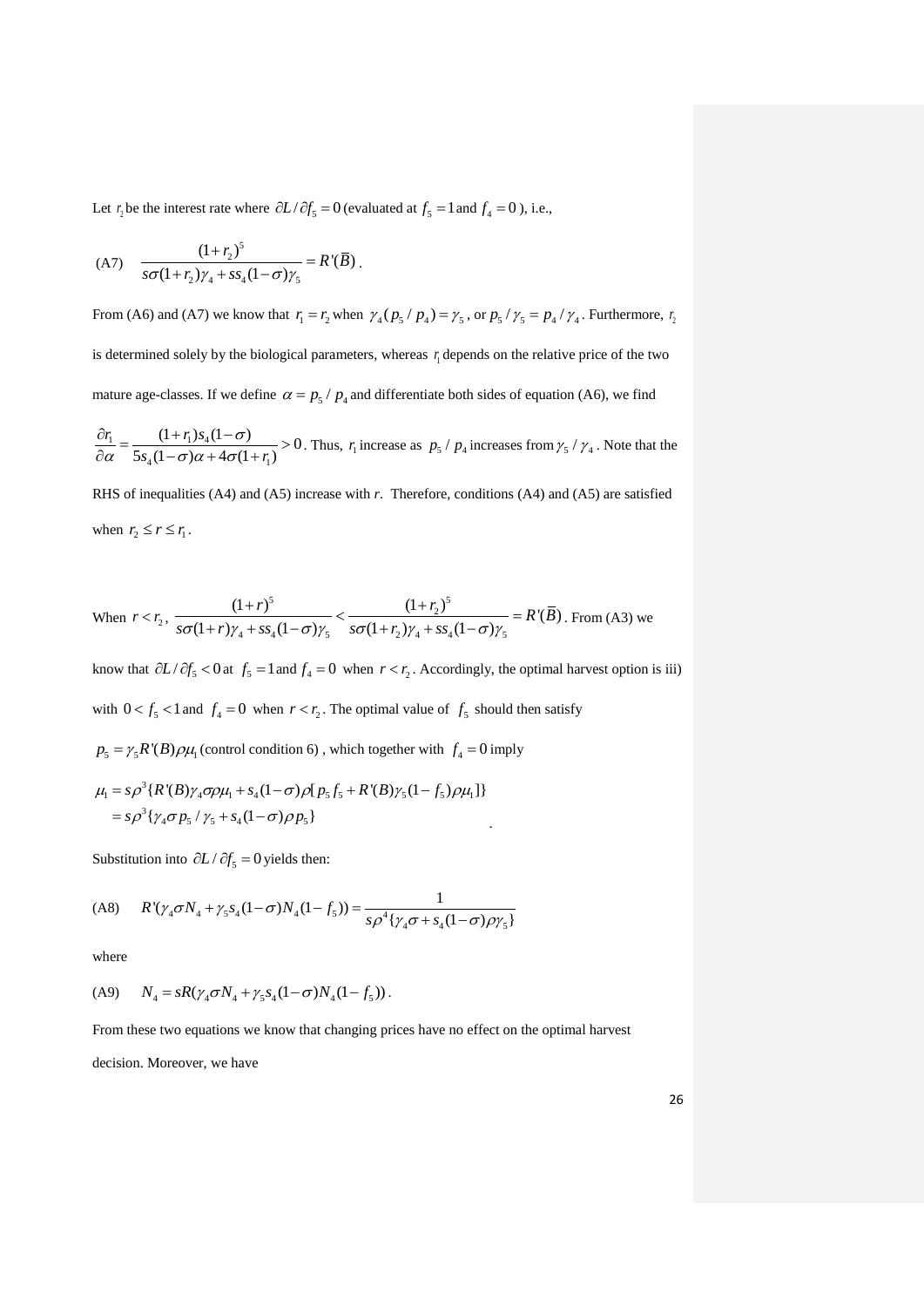$$
\frac{\partial f_s}{\partial r} = \frac{4s\gamma_4\sigma(1+r)^5 + 5(1+r)^4ss_4(1-\sigma)\gamma_5}{[s\gamma_4\sigma(1+r) + ss_4(1-\sigma)\gamma_5]^2} \frac{sR'(B)(\gamma_4\sigma + \gamma_5s_4(1-\sigma)(1-f_s)) - 1}{R''(B)N_4\gamma_5s_4(1-\sigma)} > 0.
$$

Therefore, when  $p_5 / \gamma_5 > p_4 / \gamma_4$  and  $r < r_2$ , the optimal harvest rate for the old mature age-class increases when the interest rate increases.

When 
$$
r > r_1
$$
, 
$$
\frac{(1+r)^5}{s\sigma(1+r)\gamma_4 + ss_4(1-\sigma)\gamma_4(p_5/p_4)} > \frac{(1+r_1)^5}{s\sigma(1+r_1)\gamma_4 + ss_4(1-\sigma)\gamma_4(p_5/p_4)} = R'(\overline{B})
$$
.

From (A2) we also know that with  $r > r_1$ ,  $\partial L / \partial f_4 > 0$  at  $f_5 = 1$  and  $f_4 = 0$ . Accordingly, the optimal fishing rates are option i) with  $f_5 = 1$  and  $0 < f_4 < 1$  when  $r > r_1$ . The optimal solution are determined by  $p_4 = \gamma_4 R'(B) \rho \mu_1$  (control condition 5),  $B = \gamma_4 \sigma (1 - f_4) N_4$ ,  $N_4 = sR(B)$  and

 $\mu_1 = s \rho^3 [p_4 \sigma + s_4 (1 - \sigma) \rho p_5]$ . From these conditions we find that

$$
\mu_1 = s\rho^3 [p_4 \sigma + s_4 (1 - \sigma)\rho p_5].
$$
 From these conditions we find that  
\n
$$
\frac{\partial f_4}{\partial \alpha} = \frac{(1+r)^5 s s_4 (1-\sigma)}{\{s\sigma(1+r)\gamma_4 + ss_4 (1-\sigma)\alpha \gamma_4\}^2} \frac{1 - sR'(B)[\gamma_4 \sigma (1 - f_4)]}{R''(B)\sigma N_4} < 0
$$
 and  
\n
$$
\frac{\partial f_4}{\partial r} = \frac{(1+r)^4 \{4s\sigma(1+r) + 5ss_4 (1-\sigma)\alpha\}}{\{s\sigma(1+r)\gamma_4 + ss_4 (1-\sigma)\alpha \gamma_4\}^2} \frac{sR'(B)[\gamma_4 \sigma (1 - f_4)] - 1}{R''(B)\sigma N_4} > 0
$$
 must hold.

Accordingly, when  $p_5 / \gamma_5 > p_4 / \gamma_4$  and  $r > r_1$ , the optimal harvest rate for the old mature age-class is fixed as  $f_5 = 1$  while the optimal harvest rate for the young fish decreases with  $p_5$  and increases with *r* .

*Situation 2:*  $p_5 / \gamma_5 = p_4 / \gamma_4$  *harvest in the old and young mature age-class is equally profitable* 

In this situation, there are multiple optimal steady state harvest rates defined by

 $\gamma_4 \sigma (1 - f_4) + \gamma_5 s_4 (1 - \sigma) (1 - f_5) = h$  (section 4.1), or:

(A10)  $\gamma_4 \sigma f_4 + \gamma_5 s_4 (1 - \sigma) f_5 = \gamma_4 \sigma + \gamma_5 s_4 (1 - \sigma) - h$ 

where  $h$  is the solution of the equations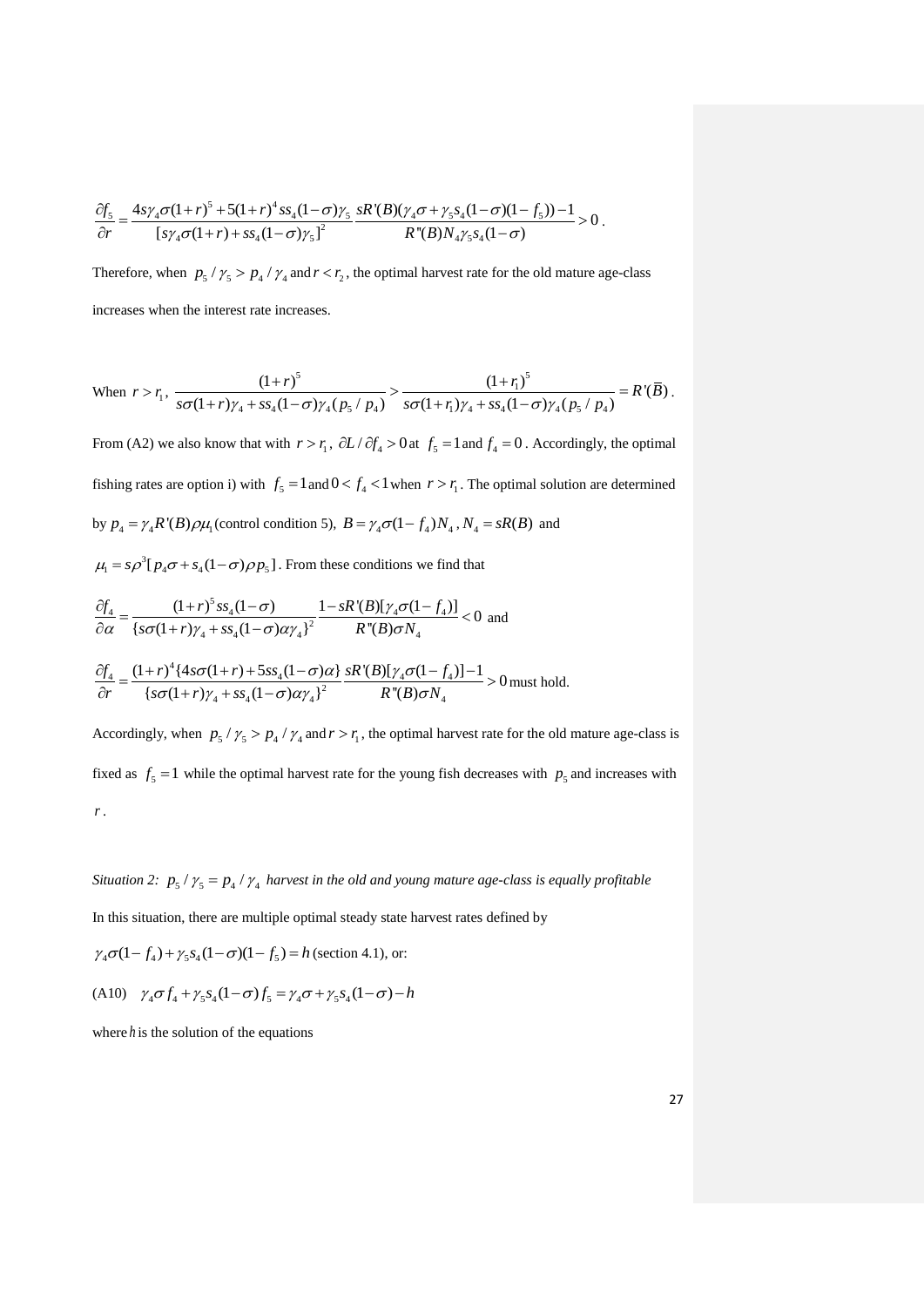(A11) 
$$
R'(hN_4) = \frac{(1+r)^5}{s\sigma(1+r)\gamma_4 + ss_4(1-\sigma)\gamma_5}
$$

and

$$
(A12) \quad N_4 = sR(hN_4)
$$

(see section 4.1). From Eqs. (A11) and (A12) we find  
\n
$$
\frac{\partial h}{\partial r} = \frac{(1 - sR'(hN_4)h)(1+r)^4[4s\sigma(1+r)\gamma_4 + 5ss_4(1-\sigma)\gamma_5]}{R''(hN_4)[s\sigma(1+r)\gamma_4 + ss_4(1-\sigma)\gamma_5]^2} < 0.
$$
 This inequality holds under our

assumption that  $R(B)$  is increasing and concave which implies  $1 - sR'(hN_4)h > 0$  and  $R''(hN_4) < 0$ .

Therefore, from (A10) we see that the weighted sum of the optimal harvest rates

 $\gamma_4 \sigma f_4 + \gamma_5 s_4 (1 - \sigma) f_5$  increases as the interest rate increases.

# *Situation 3:*  $p_5 / \gamma_5 < p_4 / \gamma_4$  and harvest of young mature age-class is more profitable

This situation is analyzed in a parallel manner to the above situation 1, and this part of the Appendix is available from the authors upon request.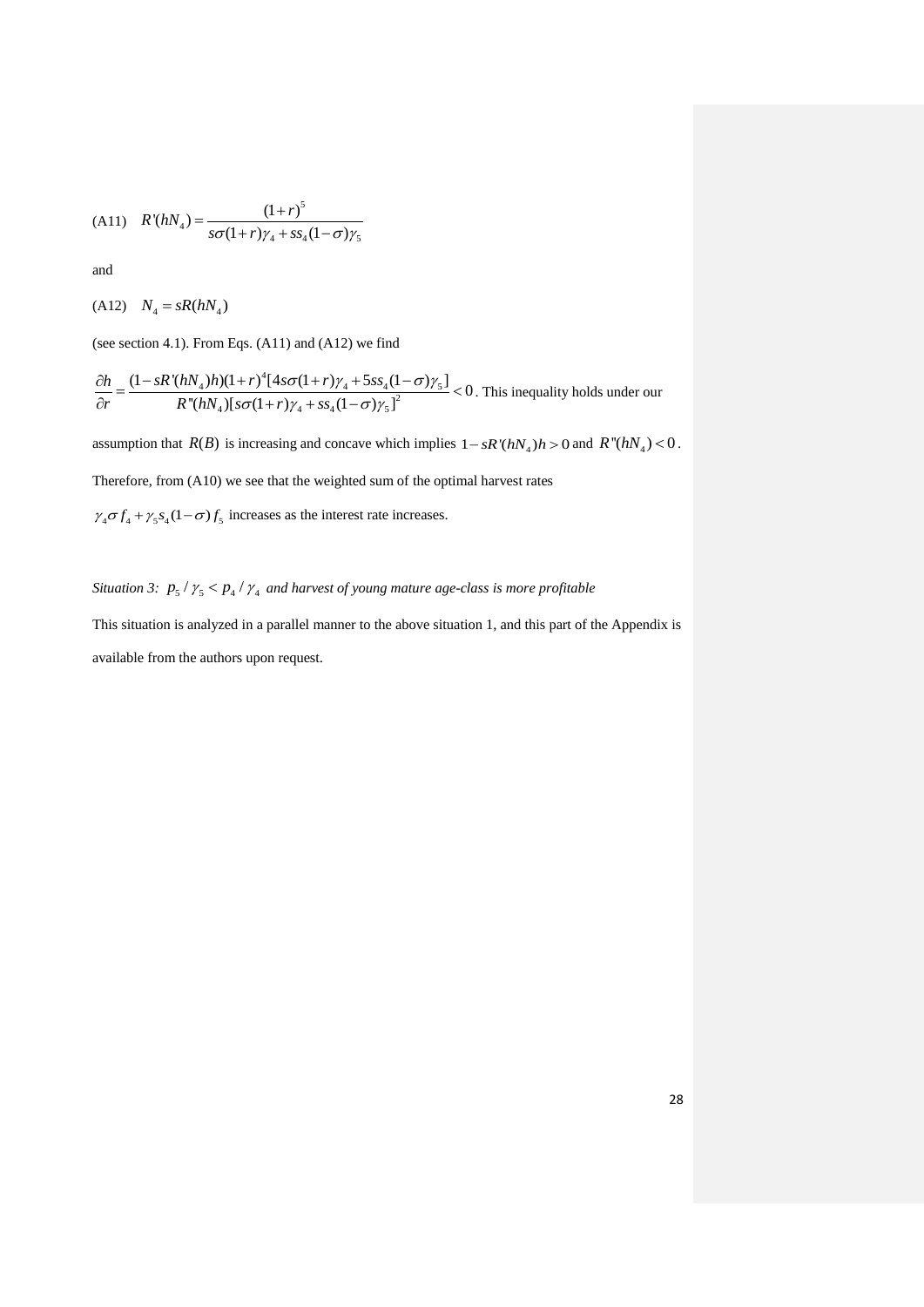# **Table 1. Biological and economic baseline parameter values**

| <b>PARAMETER</b>                | <b>DESCRIPTION</b>                                       | <b>VALUE</b>                                          | <b>SOURCE</b>           |
|---------------------------------|----------------------------------------------------------|-------------------------------------------------------|-------------------------|
| $S_0$                           | Natural survival rate of<br>recruits                     | 0.31                                                  | <b>NOU</b> (1999)       |
| $\boldsymbol{S}_1$              | Natural survival rate of<br>age class 1                  | 0.40                                                  | NOU (1999)              |
| s <sub>2</sub>                  | Natural survival rate of<br>age class 2                  | 0.40                                                  | <b>NOU</b> (1999)       |
| $S_3$                           | Natural survival rate of<br>age class 3                  | 0.50                                                  | <b>NOU</b> (1999)       |
| $S_4$                           | Natural survival rate<br>young adult mature age<br>class | 0.50                                                  | <b>NOU</b> (1999)       |
| $\boldsymbol{a}$                | Intrinsic growth rate<br>recruitment function            | 160 (# of recruits/<br>fertility adjusted<br>spawner) | Scaled                  |
| K                               | Scaling parameter<br>recruitment function                | 250 (# of spawners)                                   | Scaled                  |
| $\sigma$                        | Migration parameter                                      | 0.5                                                   | Assumption              |
| $\gamma_{\scriptscriptstyle 4}$ | Fecundity parameter<br>young adult                       | 1.0                                                   | McGinnity et al. (2003) |
| $\gamma_{5}$                    | Fecundity parameter old<br>adult                         | 2.4                                                   | McGinnity et al. (2003) |
| $p_{4}$                         | Fish price young adult                                   | 300 (NOK/fish)                                        | Olaussen and Liu (2011) |
| $p_{5}$                         | Fish price old adult                                     | 825 (NOK/fish)                                        | Olaussen and Liu (2011) |
| r                               | Interest rate                                            | 3%                                                    | Assumption              |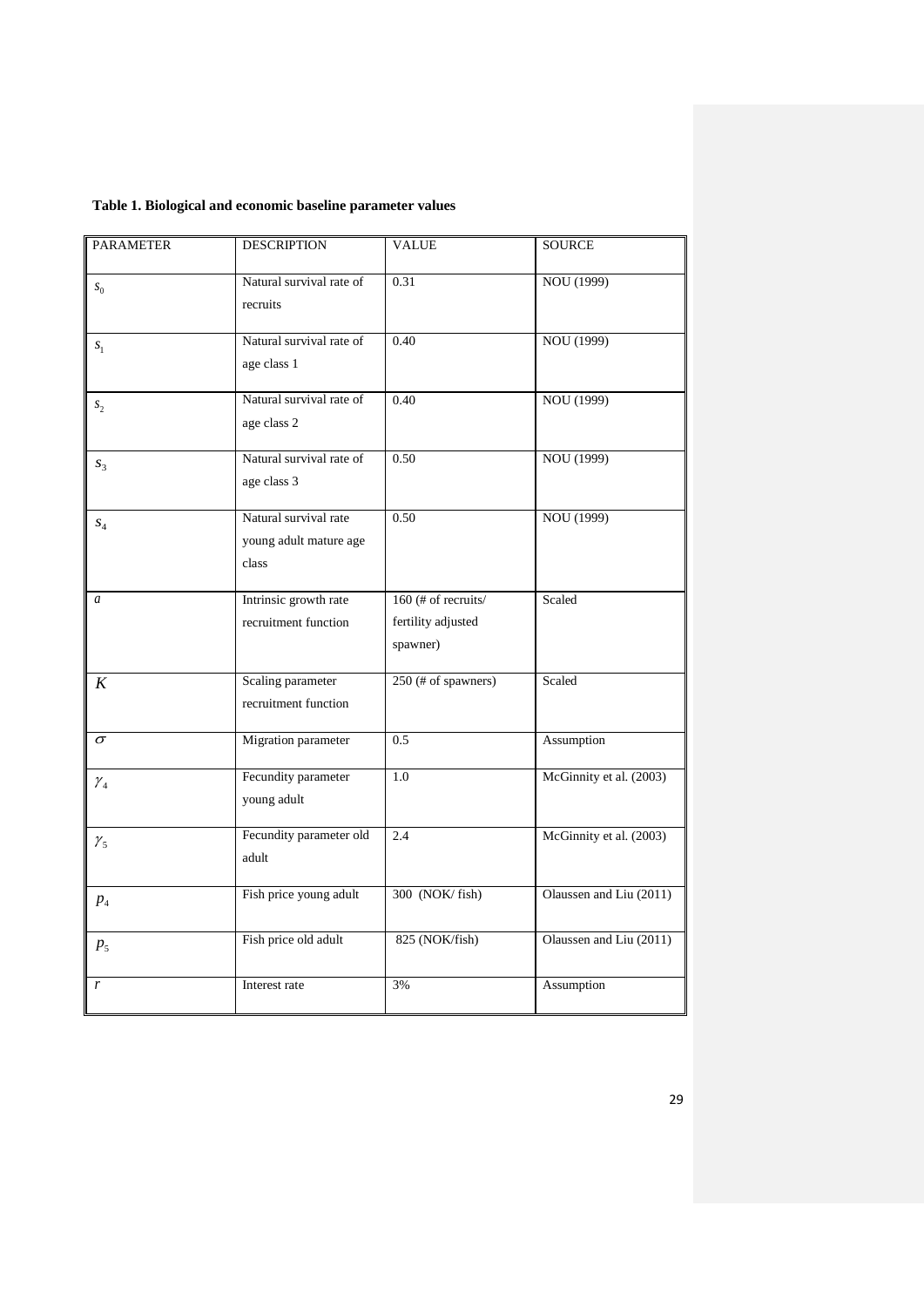|      | Number of fish in each age class |                     |                              | Spawning pop. |                              |             |             | Harvest |                     |           |
|------|----------------------------------|---------------------|------------------------------|---------------|------------------------------|-------------|-------------|---------|---------------------|-----------|
| Year | $N_{\scriptscriptstyle 1,t}$     | ${\cal N}_{_{2,t}}$ | $N_{\scriptscriptstyle 3,t}$ | $N_{4,t}$     | $N_{\scriptscriptstyle 5,t}$ | $N_{4,t}^s$ | $N_{5,t}^s$ | $B_{t}$ | ${\cal H}_{_{4,t}}$ | $H_{5,t}$ |
| 0    | 5000                             | 3000                | 800                          | 600           | 100                          | 255         | 50          | 375     | 49                  | 100       |
| 1    | 7500                             | 2000                | 1200                         | 400           | 150                          | 251         | 0           | 251     | 0                   | 139       |
| 2    | 6258                             | 3000                | 800                          | 600           | 100                          | 200         | 11          | 227     | 47                  | 100       |
| 3    | 5945                             | 2503                | 1200                         | 400           | 150                          | 253         | 0           | 253     | 0                   | 139       |
| 4    | 6282                             | 2378                | 1001                         | 600           | 100                          | 200         | 11          | 227     | 47                  | 100       |
| 5    | 5946                             | 2513                | 951                          | 501           | 150                          | 253         | 0           | 253     | $\pmb{0}$           | 150       |
|      |                                  |                     |                              |               |                              |             |             |         |                     |           |
| 6    | 6283                             | 2378                | 1005                         | 476           | 125                          | 250         | 0           | 250     | 0                   | 125       |
| 7    | 6254                             | 2513                | 951                          | 503           | 119                          | 238         | 0           | 238     | 0                   | 119       |
| 8    | 6094                             | 2502                | 1005                         | 476           | 126                          | 251         | 0           | 251     | 0                   | 126       |
| 9    | 6266                             | 2437                | 1001                         | 503           | 119                          | 238         | 0           | 238     | 0                   | 119       |
| 10   | 6094                             | 2506                | 975                          | 500           | 126                          | 251         | 0           | 251     | 0                   | 126       |
|      |                                  |                     |                              |               |                              |             |             |         |                     |           |
| 11   | 6266                             | 2438                | 1003                         | 487           | 125                          | 250         | 0           | 250     | 0                   | 125       |
| 12   | 6252                             | 2507                | 975                          | 501           | 122                          | 244         | 0           | 244     | 0                   | 122       |
| 13   | 6171                             | 2501                | 1003                         | 488           | 125                          | 251         | 0           | 251     | 0                   | 125       |
| 14   | 6258                             | 2468                | 1000                         | 501           | 122                          | 244         | 0           | 244     | 0                   | 122       |
| 15   | 6171                             | 2503                | 987                          | 500           | 125                          | 251         | 0           | 251     | 0                   | 125       |
|      |                                  |                     |                              |               |                              |             |             |         |                     |           |
| 16   | 6258                             | 2468                | 1001                         | 494           | 125                          | 250         | 0           | 250     | 0                   | 125       |
| 17   | 6251                             | 2503                | 987                          | 501           | 123                          | 247         | 0           | 247     | 0                   | 123       |
| 18   | 6210                             | 2500                | 1001                         | 494           | 125                          | 250         | 0           | 250     | 0                   | 125       |
| 19   | 6254                             | 2484                | 1000                         | 501           | 123                          | 247         | 0           | 247     | 0                   | 123       |
| 20   | 6210                             | 2502                | 994                          | 500           | 125                          | 250         | 0           | 250     | 0                   | 125       |
|      |                                  |                     |                              |               |                              |             |             |         |                     |           |
| 21   | 6254                             | 2484                | 1001                         | 497           | 125                          | 250         | 0           | 250     | 0                   | 125       |
| 22   | 6250                             | 2502                | 994                          | 500           | 124                          | 248         | 0           | 248     | 0                   | 124       |
| 23   | 6230                             | 2500                | 1001                         | 497           | 125                          | 250         | 0           | 250     | 0                   | 125       |
| 24   | 6252                             | 2492                | 1000                         | 500           | 124                          | 248         | 0           | 248     | 0                   | 124       |
| 25   | 6230                             | 2501                | 997                          | 500           | 125                          | 250         | 0           | 250     | 0                   | 125       |
|      |                                  |                     |                              |               |                              |             |             |         |                     |           |
| 26   | 6252                             | 2492                | 1000                         | 498           | 125                          | 250         | 0           | 250     | 0                   | 125       |
| 27   | 6250                             | 2501                | 997                          | 500           | 125                          | 249         | 0           | 249     | 0                   | 125       |
| 28   | 6240                             | 2500                | 1000                         | 498           | 125                          | 250         | 0           | 250     | 0                   | 125       |
| 29   | 6251                             | 2496                | 1000                         | 500           | 125                          | 249         | 0           | 249     | 0                   | 125       |
| 30   | 6240                             | 2500                | 998                          | 500           | 125                          | 250         | 0           | 250     | 0                   | 125       |

**Table 2. Dynamics of the fish population (in # of fish) and optimal harvest (in # of fish) with baseline parameter values (Table 1). Numbers in bold indicate the initial state**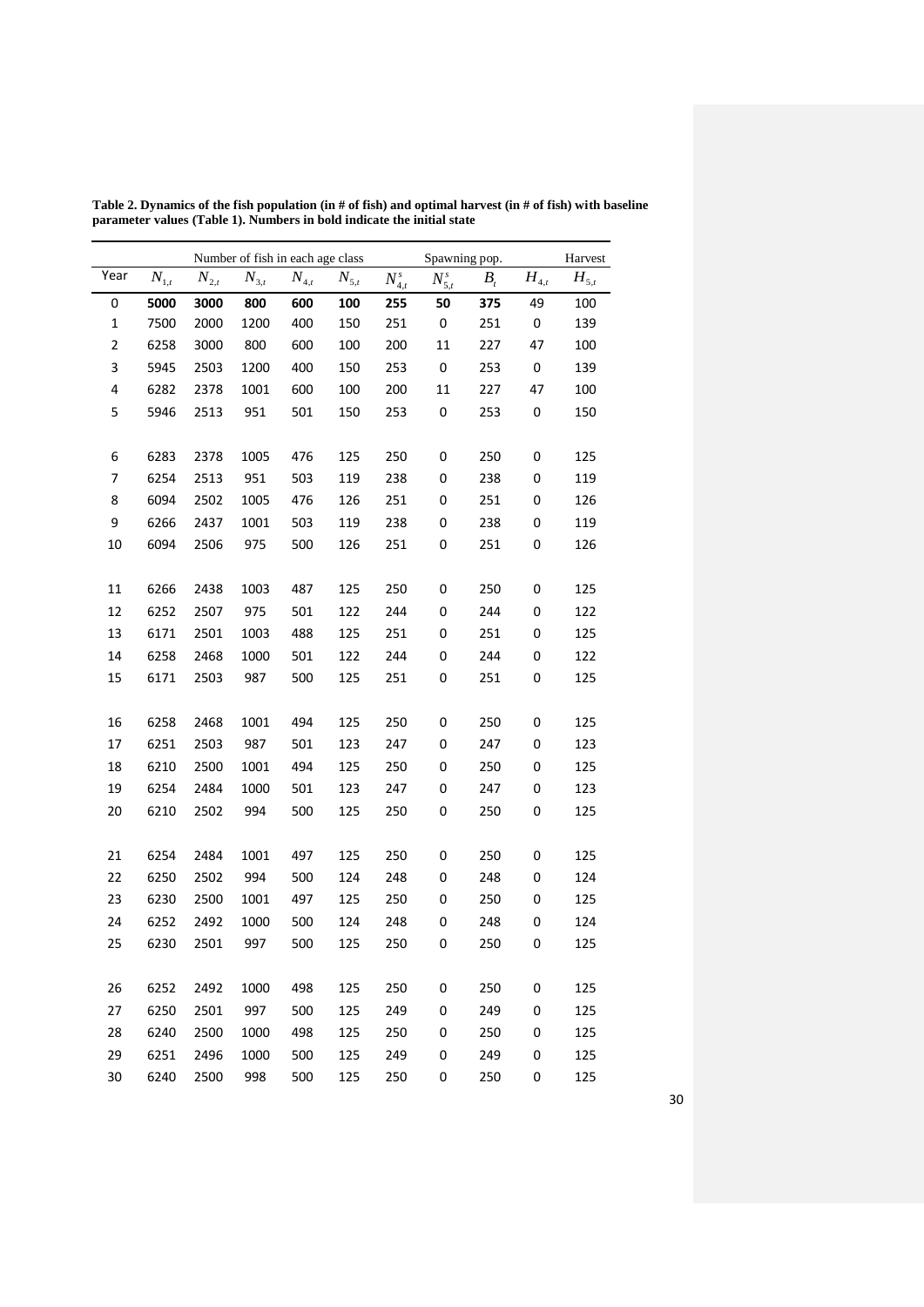| 31 | 6251 | 2496 | 1000 | 499 | 125 | 250 | 0 | 250 | 0 | 125 |
|----|------|------|------|-----|-----|-----|---|-----|---|-----|
| 32 | 6250 | 2500 | 998  | 500 | 125 | 250 | 0 | 250 | 0 | 125 |
| 33 | 6245 | 2500 | 1000 | 499 | 125 | 250 | 0 | 250 | 0 | 125 |
| 34 | 6251 | 2498 | 1000 | 500 | 125 | 250 | 0 | 250 | 0 | 125 |
| 35 | 6245 | 2500 | 999  | 500 | 125 | 250 | 0 | 250 | 0 | 125 |
|    |      |      |      |     |     |     |   |     |   |     |
| 36 | 6251 | 2498 | 1000 | 500 | 125 | 250 | 0 | 250 | 0 | 125 |
| 37 | 6250 | 2500 | 999  | 500 | 125 | 250 | 0 | 250 | 0 | 125 |
| 38 | 6248 | 2500 | 1000 | 500 | 125 | 250 | 0 | 250 | 0 | 125 |
| 39 | 6250 | 2499 | 1000 | 500 | 125 | 250 | 0 | 250 | 0 | 125 |
| 40 | 6248 | 2500 | 1000 | 500 | 125 | 250 | 0 | 250 | 0 | 125 |
|    |      |      |      |     |     |     |   |     |   |     |
| 41 | 6250 | 2499 | 1000 | 500 | 125 | 250 | 0 | 250 | 0 | 125 |
| 42 | 6250 | 2500 | 1000 | 500 | 125 | 250 | 0 | 250 | 0 | 125 |
| 43 | 6249 | 2500 | 1000 | 500 | 125 | 250 | 0 | 250 | 0 | 125 |
| 44 | 6250 | 2500 | 1000 | 500 | 125 | 250 | 0 | 250 | 0 | 125 |
| 45 | 6249 | 2500 | 1000 | 500 | 125 | 250 | 0 | 250 | 0 | 125 |
|    |      |      |      |     |     |     |   |     |   |     |
| 46 | 6250 | 2500 | 1000 | 500 | 125 | 250 | 0 | 250 | 0 | 125 |
| 47 | 6250 | 2500 | 1000 | 500 | 125 | 250 | 0 | 250 | 0 | 125 |
| 48 | 6250 | 2500 | 1000 | 500 | 125 | 250 | 0 | 250 | 0 | 125 |
| 49 | 6250 | 2500 | 1000 | 500 | 125 | 250 | 0 | 250 | 0 | 125 |
| 50 | 6250 | 2500 | 1000 | 500 | 125 | 250 | 0 | 250 | 0 | 125 |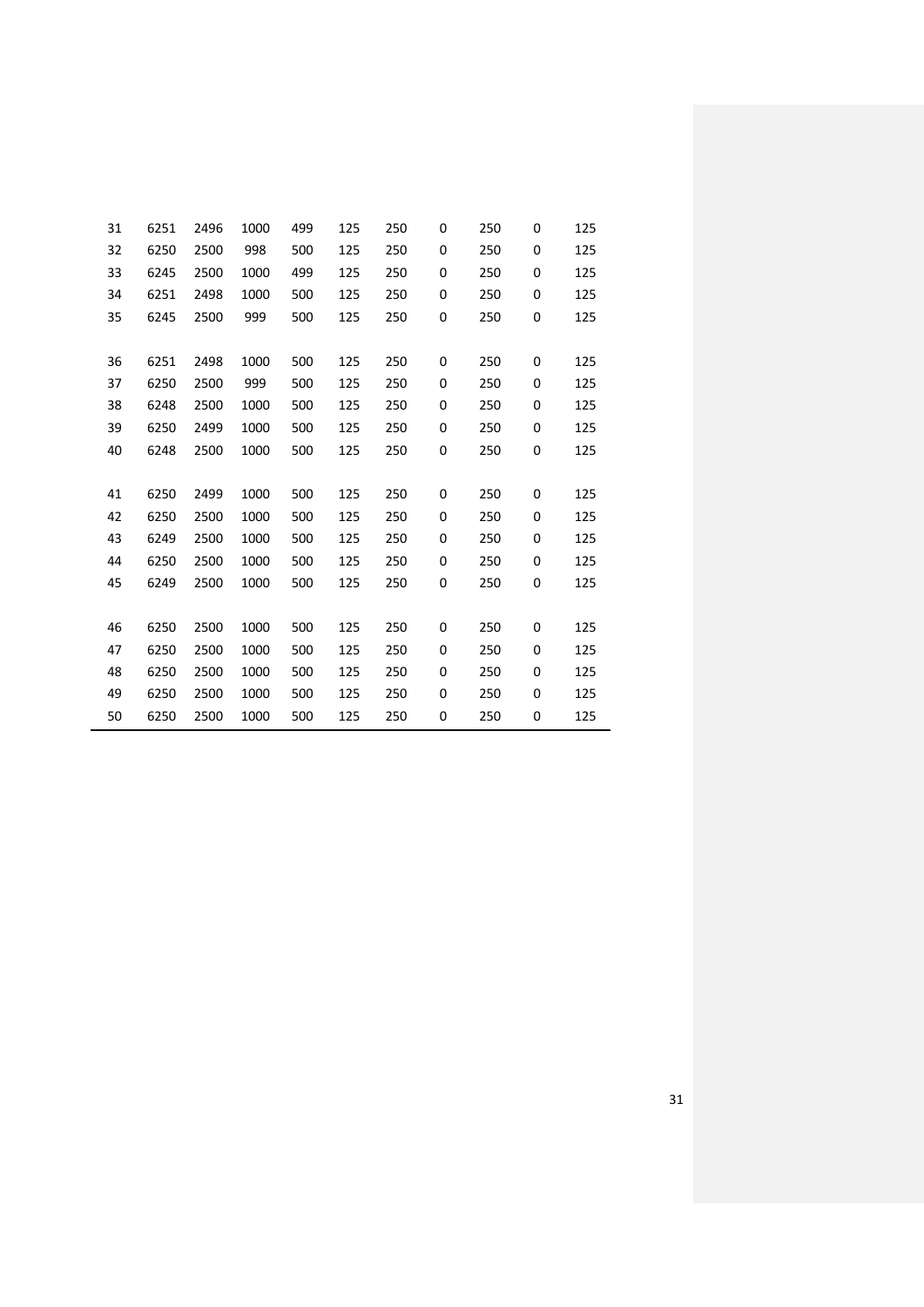|                              | $f_4$                   | $f_5$        | $N_{\scriptscriptstyle 4}$ | $N_{\rm s}$ | B   | $H_{4}$  | H <sub>5</sub> |
|------------------------------|-------------------------|--------------|----------------------------|-------------|-----|----------|----------------|
|                              |                         |              |                            |             |     |          |                |
| <b>Baseline</b> values       | $\Omega$                | $\mathbf{1}$ | 500                        | 125         | 250 | $\theta$ | 125            |
| 2 %-point increase interest  | 0,0253                  | $\mathbf{1}$ | 487                        | 122         | 237 | 6        | 122            |
| rate ( $r = 0.05$ )          |                         |              |                            |             |     |          |                |
| 2%-point reduction           | $\Omega$                | 0,9789       | 512                        | 128         | 262 | $\theta$ | 125            |
| interest rate ( $r = 0.01$ ) |                         |              |                            |             |     |          |                |
| 20% increase price old       | $\Omega$                | $\mathbf{1}$ | 500                        | 125         | 250 | $\theta$ | 125            |
| age-class ( $p_5 = 990$ )    |                         |              |                            |             |     |          |                |
| 10% reduction price old      | 0,0111                  | $\mathbf{1}$ | 494                        | 124         | 244 | 3        | 124            |
| age-class ( $p_5 = 742.5$ )  |                         |              |                            |             |     |          |                |
| $p_5 = 720$                  | $f_5 = 1.02 - 0.83 f_4$ |              | 490                        | 123         | 240 |          |                |
| 20% reduction price old      | $\mathbf{1}$            | $\Omega$     | 583                        | 146         | 350 | 291      | $\Omega$       |
| age-class ( $p_5 = 660$ )    |                         |              |                            |             |     |          |                |

## **Table 3. Optimal steady state sensitivity results. Fishing mortalities, population sizes and spawning population (in # of fish) and harvest (in # of fish)**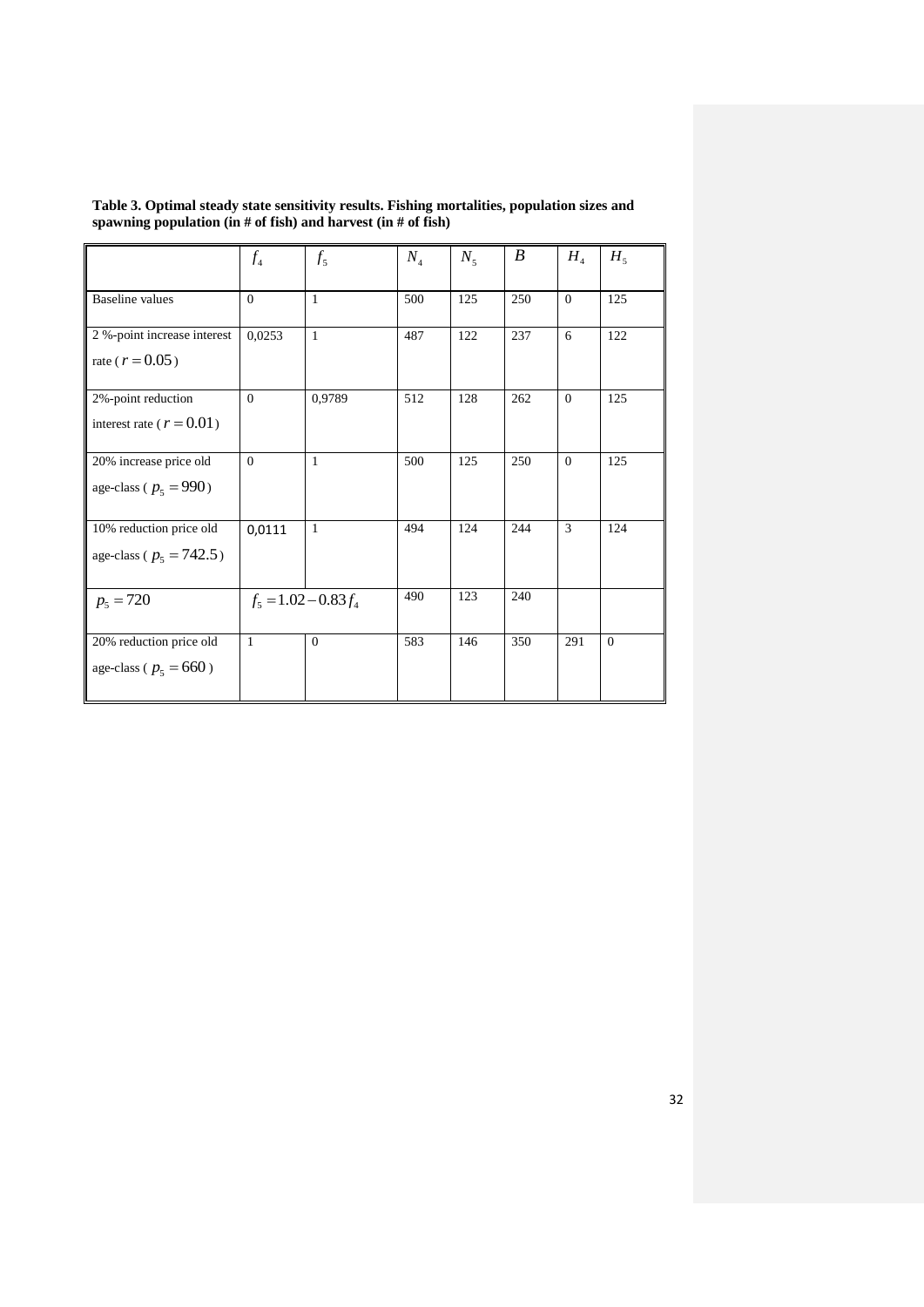|                                                      | Present value economic yield (in |                                | Size spawning population $B$ (in # of |     |  |  |
|------------------------------------------------------|----------------------------------|--------------------------------|---------------------------------------|-----|--|--|
|                                                      | 1000 NOK)                        |                                | fish)                                 |     |  |  |
|                                                      | Non-selective                    | Selective fishing <sup>a</sup> | Non-selective<br>Selective fishing    |     |  |  |
|                                                      | fishing                          |                                | fishing                               |     |  |  |
| <b>Baseline</b> values                               | 3334                             | 3527 (5.8 %)                   | 232                                   | 250 |  |  |
| 2 %-point increase of                                | 2069                             | 2175 (5.1 %)                   | 205                                   | 237 |  |  |
| interest rate ( $r = 0.05$ )                         |                                  |                                |                                       |     |  |  |
| 2%-point reduction of                                | 9776                             | 10738 (9.8 %)                  | 260                                   | 262 |  |  |
| interest rate ( $r = 0.01$ )                         |                                  |                                |                                       |     |  |  |
| 20% increase price old                               | 3720                             | 4224 (13.6 %)                  | 232                                   | 250 |  |  |
| age-class ( $p_5 = 990$ )                            |                                  |                                |                                       |     |  |  |
| 10% reduction price old                              | 3141                             | 3181(1.3%)                     | 232                                   | 244 |  |  |
| age-class ( $p_5 = 742.5$ )                          |                                  |                                |                                       |     |  |  |
| $p_5 = 720$                                          | 3088                             | 3088 (0 %)                     | 240                                   | 240 |  |  |
| 20% reduction price old<br>age-class ( $p_5 = 660$ ) | 2948                             | 2991 (1.5 %)                   | 232                                   | 350 |  |  |
|                                                      |                                  |                                |                                       |     |  |  |

## **Table 4. Non-selective and selective fishing. Optimal present value economic yield and optimal steady state spawning population**

a. Percentage gain selective fishing in parentheses.

**Formatert:** Skrift: Times New Roman, 12 pkt, Engelsk (USA)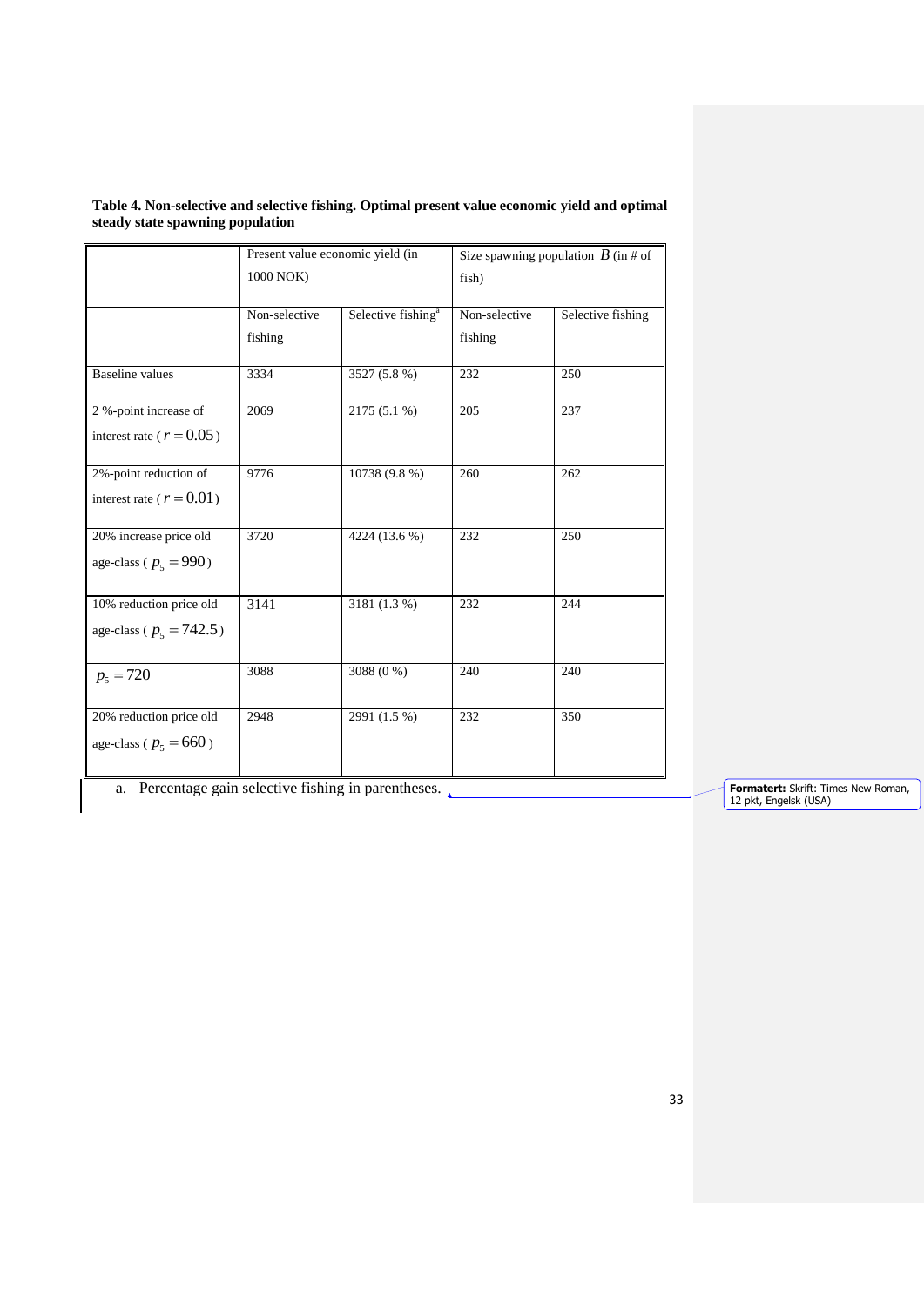**Figure 1. Schematic representation of the life cycle of a wild Atlantic salmon for a single cohort (the time index is omitted). See main text for definition of symbols.**

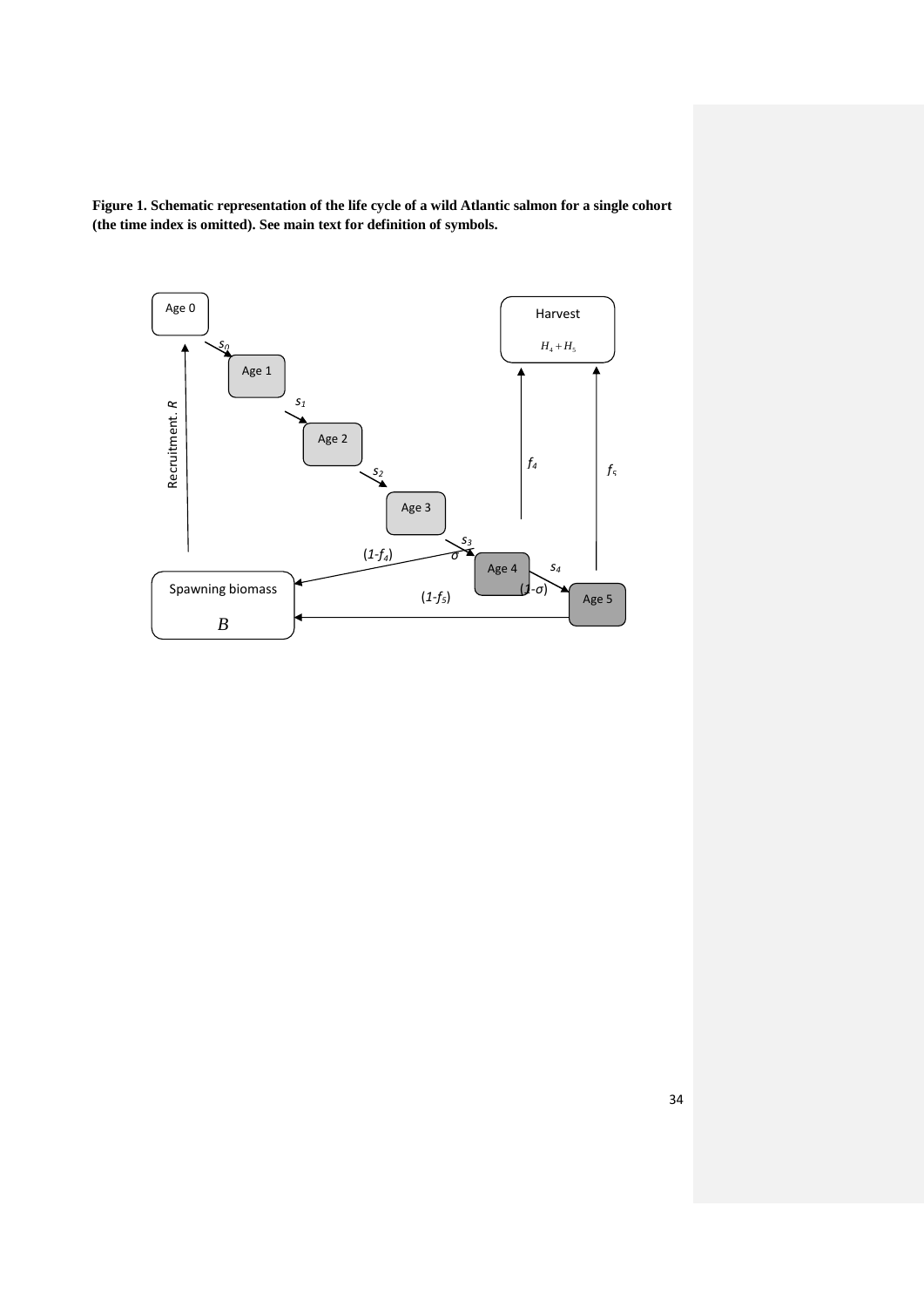Figure 2. Effects of the relative price ( $\alpha = p_5 / p_4$ ) and interest rate on the optimal steady-state solution.  $r_1$  is the interest rate at which  $\partial L / \partial f_4 = 0$  and  $r_2$  is the interest rate at which  $\partial L / \partial f_5 = 0$ when evaluated at  $f_4 = 0$  and  $f_5 = 1$ .  $r_3$  is the interest rate at which  $\partial L / \partial f_4 = 0$  and  $r_4$  is the interest rates at which  $\partial L / \partial f_5 = 0$  ,when evaluated at  $f_4 = 1$  and  $f_5 = 0$  . On the horizontal line  $p_{5}$  /  $p_{4}$  =  $\gamma_{5}$  /  $\gamma_{4}$  , there exist multiple optimal solutions at each interest rate, and the weighted sum of the optimal harvest rates  $\gamma_4 \sigma f_4 + \gamma_5 s_4 (1 - \sigma) f_5$  increases as the interest rate increases.



 $r<sub>3</sub>$ 

Interest rate